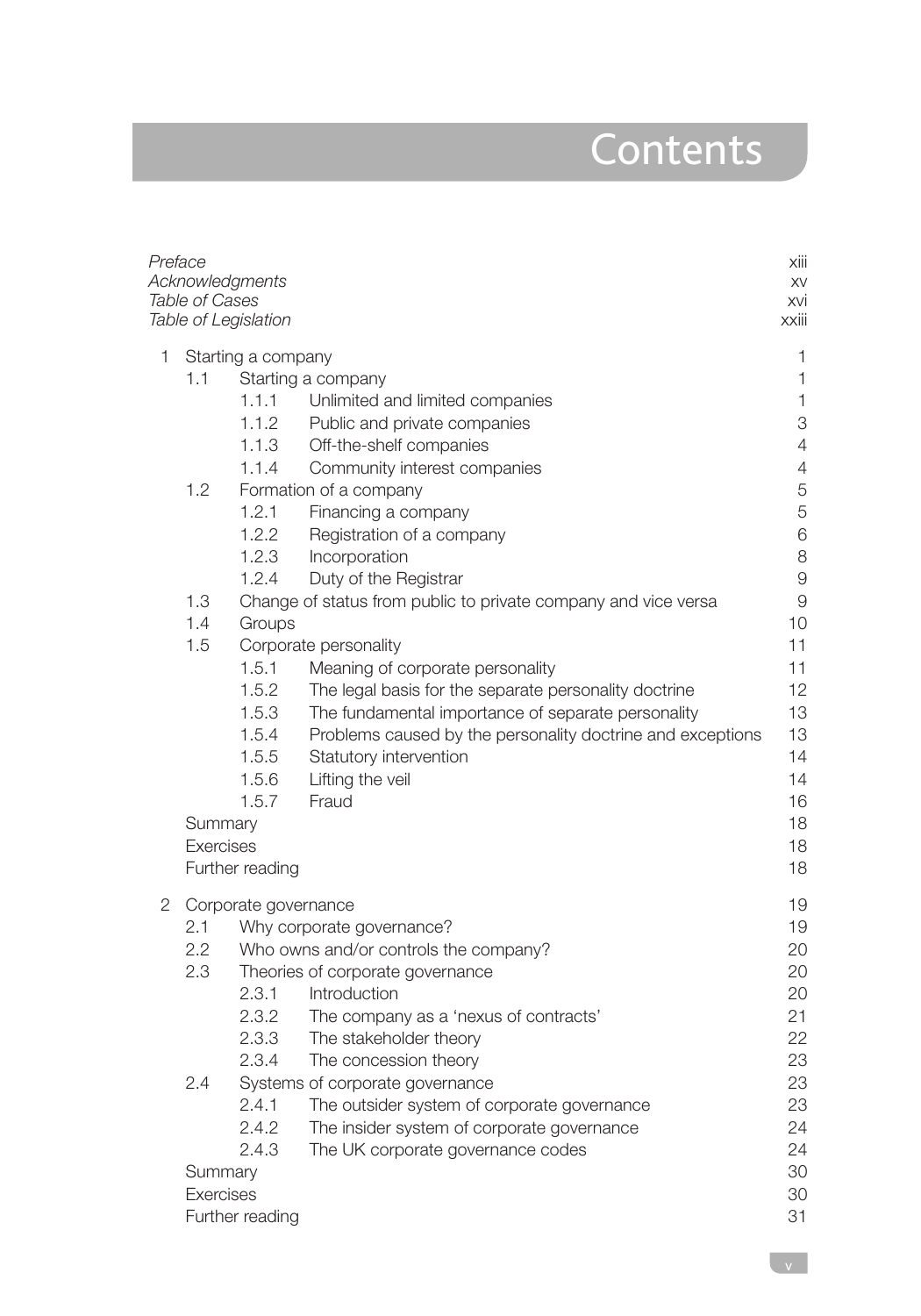| 3 | The articles of association                   |                                 |                                                                             |          |  |  |  |
|---|-----------------------------------------------|---------------------------------|-----------------------------------------------------------------------------|----------|--|--|--|
|   | 3.1                                           |                                 | The nature of the articles of association                                   | 32       |  |  |  |
|   |                                               | 3.1.1                           | The articles as the key constitutional document                             | 32       |  |  |  |
|   |                                               | 3.1.2                           | Model articles                                                              | 33       |  |  |  |
|   |                                               | 3.1.3                           | The articles as an enforceable agreement                                    | 33       |  |  |  |
|   | 3.2                                           |                                 | The articles as a contract                                                  | 34       |  |  |  |
|   |                                               | 3.2.1                           | History                                                                     | 34       |  |  |  |
|   |                                               | 3.2.2                           | Companies Act 2006                                                          | 34       |  |  |  |
|   |                                               | 3.2.3                           | What rights are governed by the contract in the articles?                   | 35       |  |  |  |
|   |                                               | 3.2.4                           | Outsiders and insiders                                                      | 35       |  |  |  |
|   |                                               | 3.2.5                           | Entrenched provisions                                                       | 37       |  |  |  |
|   | The articles as evidence of a contract<br>3.3 |                                 |                                                                             |          |  |  |  |
|   | 3.4                                           |                                 | Alteration of the articles of association                                   | 39       |  |  |  |
|   |                                               | 3.4.1                           | Requirements for amendment                                                  | 39       |  |  |  |
|   |                                               | 3.4.2                           | Meaning of bona fide for the benefit of the company                         | 40       |  |  |  |
|   |                                               | 3.4.3                           | Remedies                                                                    | 45       |  |  |  |
|   | Summary                                       |                                 |                                                                             | 46       |  |  |  |
|   | Exercises                                     |                                 |                                                                             | 47       |  |  |  |
|   |                                               | Case notes                      |                                                                             | 47       |  |  |  |
|   |                                               | Further reading                 |                                                                             | 48       |  |  |  |
| 4 |                                               |                                 | The power to represent the company                                          | 49       |  |  |  |
|   | 4.1                                           | Introduction                    |                                                                             | 49       |  |  |  |
|   |                                               | 4.2<br>Ultra vires: the new law |                                                                             |          |  |  |  |
|   | 4.3                                           | Ratification                    |                                                                             | 52       |  |  |  |
|   | 4.4                                           | Ultra vires – the old law       |                                                                             |          |  |  |  |
|   |                                               | 4.4.1                           | Constructive notice                                                         | 53       |  |  |  |
|   |                                               | 4.4.2                           | Justification of the doctrine                                               | 54       |  |  |  |
|   |                                               | 4.4.3                           | The old case law                                                            | 54       |  |  |  |
|   |                                               | 4.4.4                           | Objects and powers                                                          | 56       |  |  |  |
|   |                                               | 4.4.5                           | Ultra vires and objects                                                     | 56       |  |  |  |
|   |                                               | 4.4.6                           | Knowledge by an outsider that a transaction is outside<br>objects or powers | 57       |  |  |  |
|   |                                               | 4.4.7                           | Can borrowing ever be an object?                                            | 57       |  |  |  |
|   |                                               | 4.4.8                           | 1980s cases                                                                 | 58       |  |  |  |
|   | 4.5                                           |                                 | The power to bind the company                                               | 61       |  |  |  |
|   |                                               | 4.5.1                           | Power of directors to bind the company                                      | 61       |  |  |  |
|   |                                               | 4.5.2                           | Protection                                                                  | 63       |  |  |  |
|   |                                               | 4.5.3                           | Transaction and dealing                                                     | 63       |  |  |  |
|   |                                               | 4.5.4                           | Decided on by the directors                                                 | 63       |  |  |  |
|   |                                               | 4.5.5                           | Good faith                                                                  | 64       |  |  |  |
|   |                                               | 4.5.6                           | Unauthorised agents                                                         | 65       |  |  |  |
|   | 4.6                                           | Promoters                       |                                                                             | 68       |  |  |  |
|   |                                               | 4.6.1                           | Who are promoters?                                                          | 68       |  |  |  |
|   |                                               | 4.6.2                           | Duties of promoters                                                         | 68       |  |  |  |
|   |                                               | 4.6.3                           | Disclosure                                                                  | 69       |  |  |  |
|   |                                               | 4.6.4                           | Remuneration of promoters                                                   | 71       |  |  |  |
|   |                                               | 4.6.5                           | Pre-incorporation contracts                                                 | 71       |  |  |  |
|   | Summary                                       |                                 |                                                                             | 73       |  |  |  |
|   | Exercises                                     |                                 |                                                                             | 74<br>74 |  |  |  |
|   | Further reading                               |                                 |                                                                             |          |  |  |  |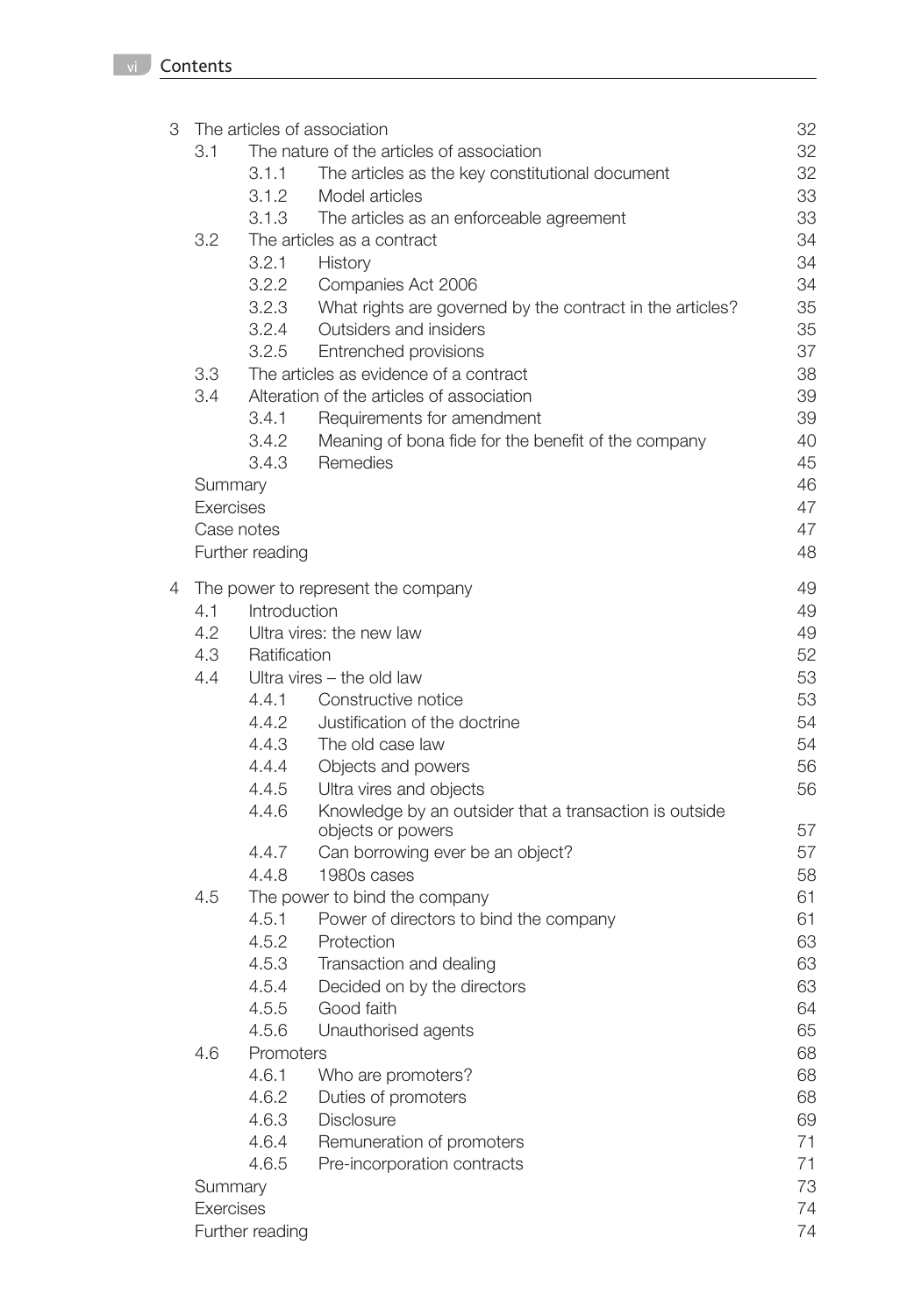| 5 | <b>Shares</b> |                                                                     |            |  |  |  |
|---|---------------|---------------------------------------------------------------------|------------|--|--|--|
|   | 5.1           | Introduction                                                        |            |  |  |  |
|   | 5.2           | Classes of shares                                                   | 76         |  |  |  |
|   |               | 5.2.1<br>Ordinary shares                                            | 76         |  |  |  |
|   |               | 5.2.2<br>Preference shares                                          | 77         |  |  |  |
|   | 5.3           | Voting rights                                                       | 78         |  |  |  |
|   |               | 5.3.1<br>Voting rights and non-voting shares                        | 78         |  |  |  |
|   |               | 5.3.2<br>The exercise of voting powers                              | 80         |  |  |  |
|   |               | 5.3.3<br>Joint shares                                               | 80         |  |  |  |
|   |               | 5.3.4<br>Restrictions on the right to vote                          | 80         |  |  |  |
|   | 5.4           | Variation of class rights                                           | 81         |  |  |  |
|   |               | 5.4.1<br>Class rights                                               | 82         |  |  |  |
|   |               | 5.4.2<br>Variation of class rights                                  | 82         |  |  |  |
|   | Summary       |                                                                     | 85         |  |  |  |
|   | Exercises     |                                                                     | 85         |  |  |  |
|   |               | Further reading                                                     | 85         |  |  |  |
| 6 |               | Buying and trading shares and the regulation of investment business | 86         |  |  |  |
|   | 6.1           | Introduction                                                        | 86         |  |  |  |
|   | 6.2           | Reforming the regulatory framework                                  | 86         |  |  |  |
|   | 6.3           | Public issue of securities: buying and trading shares               | 87         |  |  |  |
|   |               | 6.3.1<br>The finance of the company                                 | 87         |  |  |  |
|   |               | 6.3.2<br>Offering shares to the public: private companies           | 87         |  |  |  |
|   |               | 6.3.3<br><b>Shares</b>                                              | 88         |  |  |  |
|   |               | 6.3.4<br>The prospectus directive                                   | 90         |  |  |  |
|   | 6.4           | Admission to stock exchange listing                                 | 93         |  |  |  |
|   |               | 6.4.1<br>Contents of listing particulars                            | 94         |  |  |  |
|   |               | 6.4.2<br>Continuing obligations                                     | 95         |  |  |  |
|   |               | 6.4.3<br>Remedies for defective listing particulars                 | 95         |  |  |  |
|   |               | 6.4.4<br>Liabilities for misstatements in prospectuses and listing  |            |  |  |  |
|   |               | particulars                                                         | 97         |  |  |  |
|   | 6.5           | Market abuse                                                        | 98         |  |  |  |
|   |               | 6.5.1<br>Market abuse and insider dealing                           | 98         |  |  |  |
|   |               | 6.5.2<br>Market abuse and granting security over shares             | 99         |  |  |  |
|   | 6.6           | The new regulatory system for banks and financial firms             | 99         |  |  |  |
|   |               | 6.6.1<br>Financial policy committee                                 | 100        |  |  |  |
|   |               | 6.6.2<br>Prudential regulation authority                            | 100        |  |  |  |
|   | 6.7           | Carrying on a regulated activity                                    | 101        |  |  |  |
|   |               | 6.7.1<br>Meaning of 'regulated activity'                            | 101        |  |  |  |
|   |               | 6.7.2<br>Authorisation provisions                                   | 105        |  |  |  |
|   | 6.8           | Complaints                                                          | 105        |  |  |  |
|   |               | 6.8.1<br>The Financial Services and Markets Tribunal                | 105        |  |  |  |
|   |               | 6.8.2<br>The Financial Ombudsman                                    | 105<br>106 |  |  |  |
|   | 6.9           | The Human Rights Act 1998                                           |            |  |  |  |
|   | 6.10          | The Markets in Financial Instruments Directive 2004/39/EC           |            |  |  |  |
|   |               | and the new Markets in Financial Instruments Directive 2014         | 106        |  |  |  |
|   | Summary       |                                                                     | 107        |  |  |  |
|   | Exercises     |                                                                     | 108        |  |  |  |
|   |               | Assessing firm-specific risks: impact and probability factors       | 108        |  |  |  |
|   |               | Key resources                                                       | 109        |  |  |  |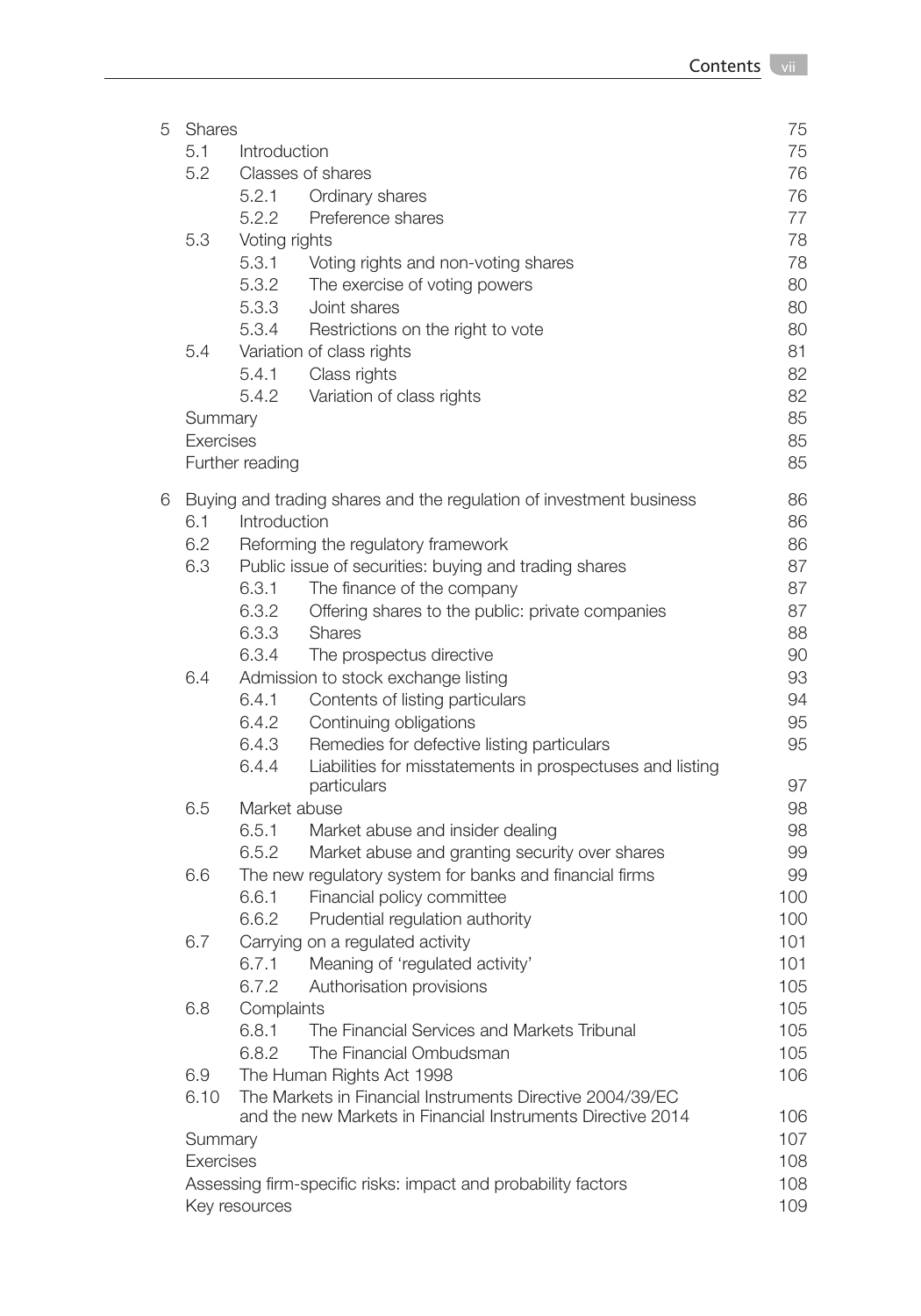|   |                                    | FSMA 2000, Schedule 10<br>Further reading                                                                                            |                                                                                                                                                                              |                                                             |  |  |
|---|------------------------------------|--------------------------------------------------------------------------------------------------------------------------------------|------------------------------------------------------------------------------------------------------------------------------------------------------------------------------|-------------------------------------------------------------|--|--|
| 7 | 7.1<br>7.2                         | Maintenance of capital<br>Introduction<br>7.2.1<br>7.2.2                                                                             | The fundamental rule and subsequent modifications<br>The fundamental rule<br>Payment of money to members                                                                     | 112<br>112<br>114<br>114<br>115                             |  |  |
|   | 7.3                                | Distributions<br>7.3.1<br>7.3.2<br>7.3.3<br>7.3.4                                                                                    | Distributions not to exceed profits<br>Exceptions to rules governing distributions<br>Dividends<br>Other permitted payments to members                                       | 116<br>116<br>116<br>116<br>118                             |  |  |
|   | 7.4                                | Illegal transactions<br>7.4.1<br>Financial assistance for the purchase of shares                                                     |                                                                                                                                                                              |                                                             |  |  |
|   | 7.5<br>7.6                         | Accounts<br>7.6.1<br>7.6.2<br>7.6.3<br>7.6.4                                                                                         | Serious loss of capital by a public company<br>Company accounts<br>Financial reporting council<br>The obligation to prepare accounts<br>Keeping the records                  | 127<br>127<br>128<br>128<br>128<br>129                      |  |  |
|   | 7.7<br>Summary<br><b>Exercises</b> | 7.6.5<br>7.6.6<br>7.6.7<br>7.6.8<br>7.6.9<br>Conclusion<br>Further reading                                                           | Duty to prepare individual company accounts<br>and 'true and fair view'<br>Small companies and small groups<br>Medium-sized companies<br>Group accounts<br>Directors' report | 129<br>129<br>130<br>130<br>131<br>132<br>132<br>133<br>133 |  |  |
| 8 | 8.1<br>8.2                         | The management of the company<br>Introduction<br>Proxy voting<br>8.2.1<br>Appointment of proxies<br>8.2.2<br>Solicitation of proxies |                                                                                                                                                                              |                                                             |  |  |
|   | 8.3                                | Meetings<br>8.3.1<br>8.3.2<br>8.3.3<br>8.3.4<br>8.3.5<br>8.3.6<br>8.3.7                                                              | Formality of procedure<br>General meeting<br>Annual general meeting<br>Notice of meetings<br>Class meetings<br>Quorum<br>The Shareholders' Rights Directive                  | 135<br>135<br>135<br>136<br>137<br>137<br>137<br>138<br>138 |  |  |
|   | 8.4                                | Resolutions<br>8.4.1<br>8.4.2                                                                                                        | Special resolutions<br>Unanimous consent                                                                                                                                     | 141<br>141<br>141                                           |  |  |
|   | 8.5                                | Voting<br>8.5.1<br>8.5.2<br>8.5.3                                                                                                    | Methods of voting<br>Exercise of voting rights<br>Shareholder agreements                                                                                                     | 141<br>141<br>142<br>143                                    |  |  |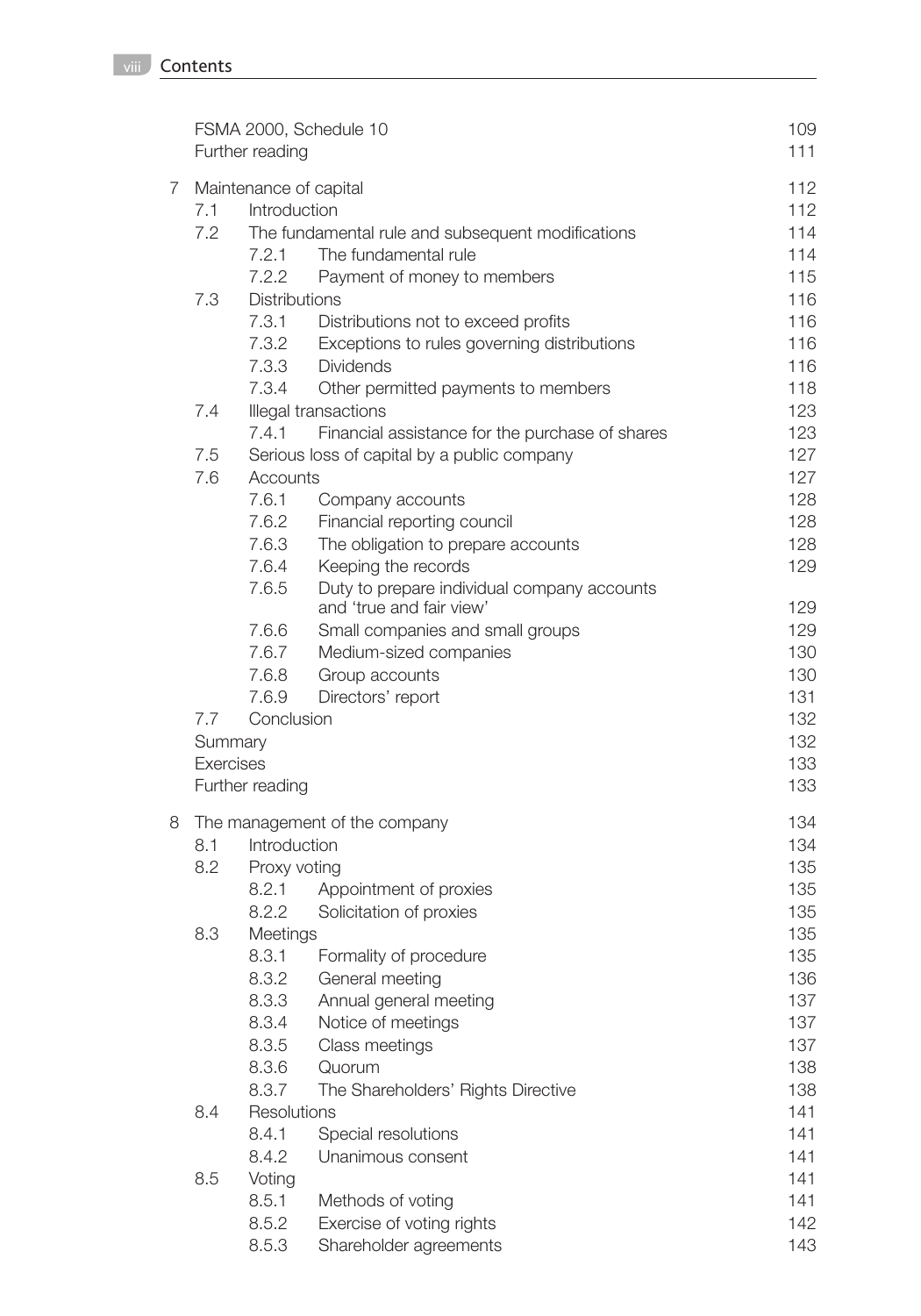|    | 8.6                    | Management of the company |                                                                     |            |  |  |
|----|------------------------|---------------------------|---------------------------------------------------------------------|------------|--|--|
|    |                        | 8.6.1                     | Introduction                                                        | 143        |  |  |
|    |                        | 8.6.2                     | Appointment of directors                                            | 144        |  |  |
|    |                        | 8.6.3                     | Shadow directors and de facto directors                             | 145        |  |  |
|    |                        | 8.6.4                     | Persons associated with a director                                  | 146        |  |  |
|    |                        | 8.6.5                     | Age of directors                                                    | 147        |  |  |
|    |                        | 8.6.6                     | Remuneration of directors                                           | 147        |  |  |
|    |                        | 8.6.7                     | Removal of a director                                               | 148        |  |  |
|    |                        | 8.6.8                     | Disqualification of directors                                       | 150        |  |  |
|    |                        | 8.6.9                     | Directors' meetings                                                 | 151        |  |  |
|    |                        | 8.6.10                    | Managing director                                                   | 151        |  |  |
|    |                        | 8.6.11                    | Relationship between the board of directors                         |            |  |  |
|    |                        |                           | and the general meeting                                             | 152        |  |  |
|    |                        | 8.6.12                    | Where the board of directors ceases to function                     | 153        |  |  |
|    |                        | 8.6.13                    | The company secretary                                               | 154        |  |  |
|    | 8.7                    | Employees                 |                                                                     | 154        |  |  |
|    |                        | 8.7.1                     | Old law                                                             | 154        |  |  |
|    |                        | 8.7.2                     | New law                                                             | 154        |  |  |
|    | Summary                |                           |                                                                     | 155        |  |  |
|    |                        | Exercises                 |                                                                     |            |  |  |
|    |                        | Further reading           |                                                                     | 156<br>156 |  |  |
|    |                        |                           |                                                                     | 157        |  |  |
| 9  | Directors' duties      |                           |                                                                     |            |  |  |
|    | 9.1                    | Introduction              |                                                                     | 157        |  |  |
|    |                        | 9.1.1                     | Formulating a standard of conduct                                   | 157        |  |  |
|    |                        | 9.1.2                     | Duty owed to the company                                            | 158        |  |  |
|    |                        | 9.1.3                     | Section 250 and the definition of 'director'                        | 159        |  |  |
|    |                        | 9.1.4                     | What is the company?                                                | 161        |  |  |
|    | 9.2                    |                           | The fiduciary duties of directors                                   | 164        |  |  |
|    |                        | 9.2.1                     | The duty under section 172 to promote the success<br>of the company | 165        |  |  |
|    |                        | 9.2.2                     | The categories of fiduciary duties                                  | 169        |  |  |
|    |                        | 9.2.3                     | Reasons for disqualification                                        | 189        |  |  |
|    |                        | 9.2.4                     | Duty to disqualify                                                  | 191        |  |  |
|    |                        | 9.2.5                     | The length of the disqualification and 'mitigating factors'         | 196        |  |  |
|    |                        | 9.2.6                     | Leave to act while disqualified                                     | 197        |  |  |
|    |                        | 9.2.7                     | Disqualification after investigation                                | 198        |  |  |
|    |                        | 9.2.8                     | Conclusion                                                          | 198        |  |  |
|    |                        | 9.2.9                     | The offence of insider dealing                                      | 199        |  |  |
|    |                        | 9.2.10                    | The defences                                                        | 203        |  |  |
|    |                        | 9.2.11                    | Jurisdiction                                                        | 204        |  |  |
|    |                        | 9.2.12                    | Should insider dealing be a crime?                                  | 204        |  |  |
|    | Summary                |                           |                                                                     |            |  |  |
|    | Exercises              |                           |                                                                     |            |  |  |
|    | Further reading        |                           |                                                                     |            |  |  |
|    |                        |                           |                                                                     | 207        |  |  |
| 10 | Shareholders' remedies |                           |                                                                     |            |  |  |
|    | 10.1                   |                           | Suing the company                                                   | 208        |  |  |
|    |                        | 10.1.1                    | The right to sue: who is in control of the company?                 | 209        |  |  |
|    | 10.2                   |                           | The derivative action                                               | 210        |  |  |
|    |                        | 10.2.1                    | The rule in Foss v Harbottle                                        | 210        |  |  |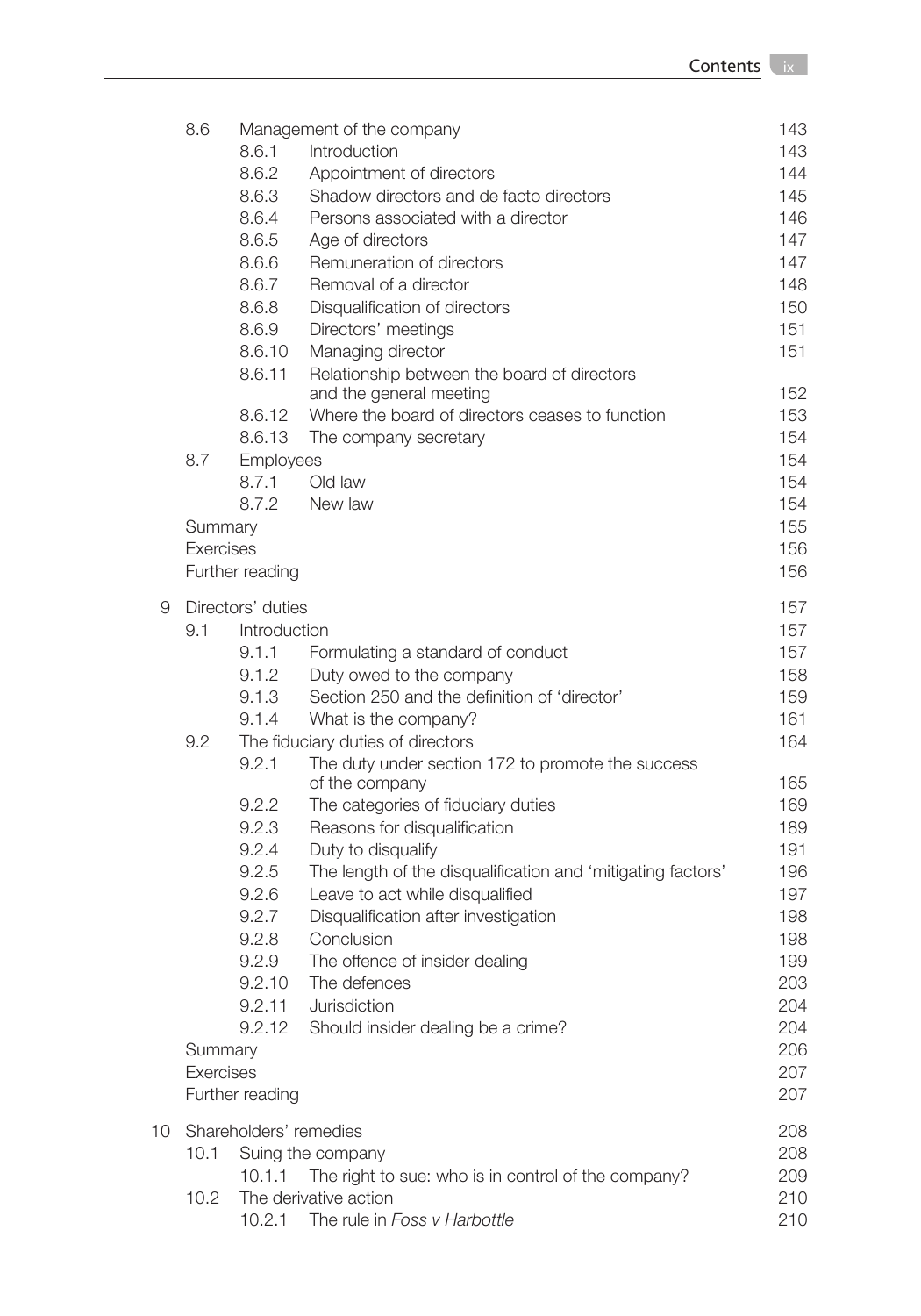|    |                                  | 10.2.2          | The derivative action: Sections 260–263 Companies Act<br>2006                                             | 211 |
|----|----------------------------------|-----------------|-----------------------------------------------------------------------------------------------------------|-----|
|    |                                  | 10.2.3          | The procedure for bringing a derivative claim: section<br>261 Companies Act 2006                          | 212 |
|    |                                  | 10.2.4          | The permission to allow a derivative action: the requirements<br>of section 263 of the Companies Act 2006 | 213 |
|    |                                  | 10.2.5          | The application for permission to continue claim as a<br>derivative claim: section 262 Companies Act 2006 | 216 |
|    |                                  | 10.2.6          | The symbiosis between derivative claims and the unfair<br>prejudice petition                              | 217 |
|    |                                  | 10.2.7          | Ratification of directorial breaches of duties: Section 239<br>Companies Act 2006                         | 218 |
|    | 10.3                             |                 | Personal act in case of 'a loss separate and distinct from<br>that suffered by the company'               | 221 |
|    | 10.4                             |                 | Unfair prejudice petition under section 994                                                               | 223 |
|    |                                  | 10.4.1          | The concept of 'unfair prejudice'                                                                         | 225 |
|    |                                  | 10.4.2          | The conduct of company affairs                                                                            | 227 |
|    |                                  | 10.4.3          | The infringement of legal rights                                                                          | 227 |
|    |                                  | 10.4.4          | What interest in the company must the petitioner have?                                                    | 230 |
|    |                                  | 10.4.5          | In what capacity must the complaint be made?                                                              | 234 |
|    |                                  | 10.4.6          | The relief that may be granted                                                                            | 235 |
|    | 10.5                             |                 | Winding-up orders                                                                                         | 236 |
|    |                                  | 10.5.1          | Winding-up orders and the unfair prejudice petition                                                       | 236 |
|    |                                  | 10.5.2          | When a winding-up order is likely to be made                                                              | 236 |
|    | 10.6                             |                 | Department for Business, Innovation and Skills (BIS) investigations                                       | 237 |
|    |                                  | 10.6.1          | On the order of the court                                                                                 | 238 |
|    |                                  | 10.6.2          | On the application of the company                                                                         | 238 |
|    |                                  | 10.6.3          | Fraud, unfair prejudice or withholding of information                                                     | 238 |
|    |                                  | 10.6.4          | When inspectors have been appointed                                                                       | 238 |
|    |                                  | 10.6.5          | Human rights and investigations                                                                           | 239 |
|    |                                  | 10.6.6          | Following investigations                                                                                  | 239 |
|    | Summary                          |                 |                                                                                                           | 239 |
|    | Exercises                        |                 |                                                                                                           |     |
|    | Case notes                       |                 |                                                                                                           |     |
|    |                                  | Further reading |                                                                                                           | 246 |
| 11 | Lending money and securing loans |                 |                                                                                                           |     |
|    | 11.1                             | Debentures      |                                                                                                           | 247 |
|    |                                  | 11.1.1          | What is a debenture?                                                                                      | 247 |
|    |                                  | 11.1.2          | Debenture-holder's receiver                                                                               | 247 |
|    |                                  |                 | 11.1.3 Judgment creditors and the claim of debenture-holders                                              | 248 |
|    | 11.2                             |                 | Fixed and floating charges                                                                                | 248 |
|    |                                  | 11.2.1          | The characteristics of fixed and floating charges                                                         | 248 |
|    |                                  | 11.2.2          | Crystallisation of the floating charge                                                                    | 251 |
|    |                                  | 11.2.3          | Legal and equitable charges                                                                               | 252 |
|    |                                  | 11.2.4          | Floating charges and other claims against the company                                                     | 252 |
|    |                                  | 11.2.5          | Retention of title clauses                                                                                | 253 |
|    | 11.3                             |                 | Registration of company charges                                                                           | 254 |
|    |                                  | 11.3.1          | Which charges are registrable?                                                                            | 254 |
|    |                                  | 11.3.2          | Priorities under the registration system and effect of<br>registration                                    | 255 |
|    |                                  | 11.3.3          | Duty to register and effect of non-registration                                                           | 256 |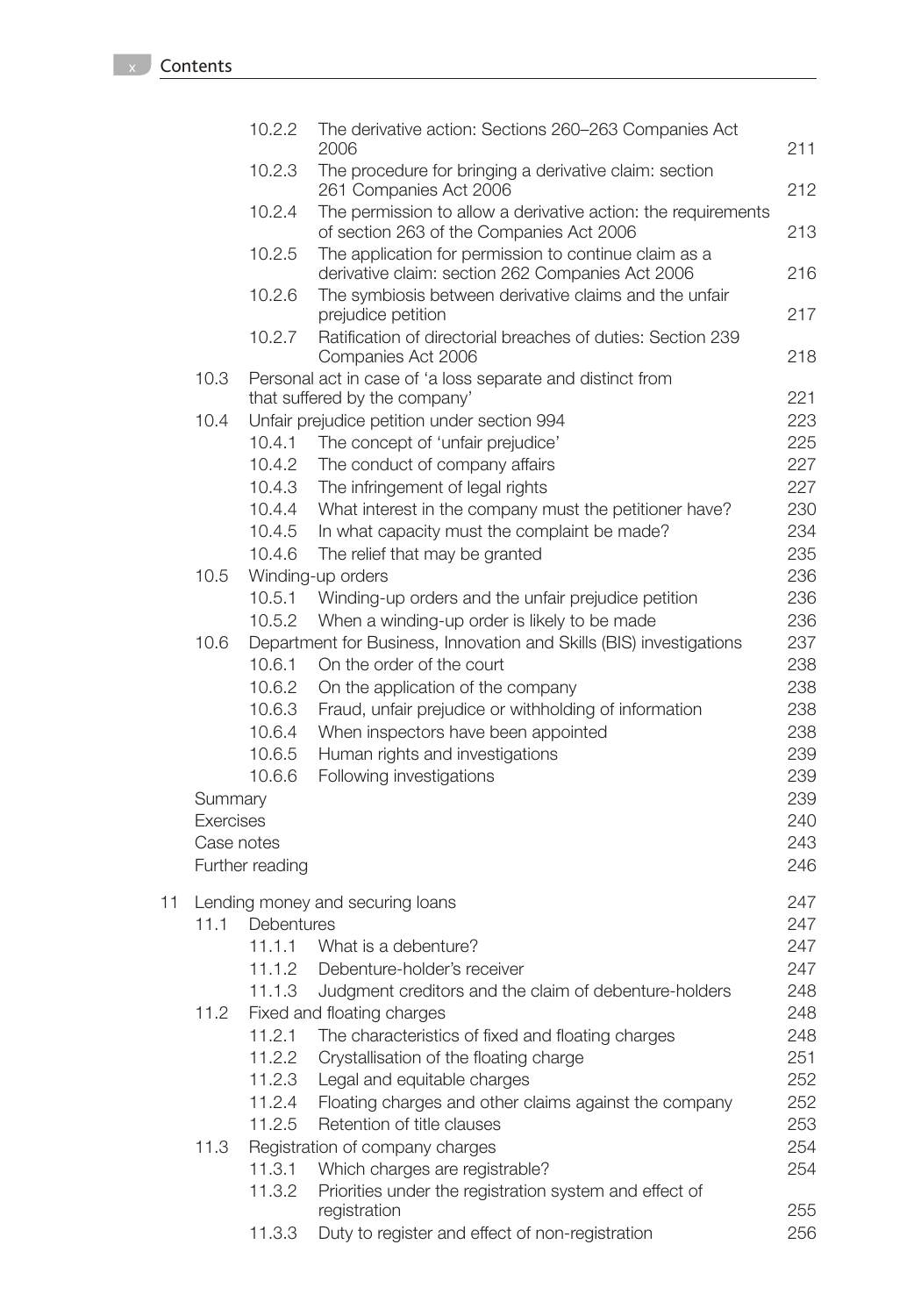|    | Summary<br>Exercises<br>Case notes         | Further reading                                                                                 |                                                                                                                                                                                                                                                                                                 | 257<br>257<br>258<br>258                                                                |
|----|--------------------------------------------|-------------------------------------------------------------------------------------------------|-------------------------------------------------------------------------------------------------------------------------------------------------------------------------------------------------------------------------------------------------------------------------------------------------|-----------------------------------------------------------------------------------------|
| 12 | 12.1                                       | <b>Takeovers</b><br>12.1.1<br>12.1.2<br>12.1.3<br>12.1.4                                        | Takeovers, reconstructions and amalgamations<br>Takeover regulatory framework and rules<br>Takeover bids<br>The Panel on Takeovers and Mergers<br>Fundamental principles of the Directive and the UK law and<br>implementation                                                                  | 259<br>259<br>259<br>260<br>261<br>262                                                  |
|    | 12.2<br>Summary<br>Exercises               | 12.2.1<br>12.2.3<br>Further reading                                                             | Reconstructions<br>Meetings<br>12.2.2 Approval of the court<br>Reconstruction in a liquidation<br>Case study: Kraft's takeover of Cadbury                                                                                                                                                       | 268<br>268<br>269<br>269<br>270<br>270<br>270<br>271                                    |
| 13 | Insolvency<br>13.1<br>13.2<br>13.3<br>13.4 | Preferences<br>13.3.5                                                                           | Definition of insolvency<br>Insolvency procedures<br>13.3.1 Administrative receivership<br>13.3.2 Administration<br>13.3.3 Voluntary arrangement<br>13.3.4 Voluntary winding up by members or creditors<br>Winding up by the court - compulsory liquidation<br>Directors' duties and insolvency | 272<br>272<br>273<br>275<br>275<br>276<br>277<br>279<br>280<br>281                      |
|    | 13.5<br>Summary<br>Exercises               | 13.4.1<br>13.4.3<br>13.4.4<br>13.4.5<br>13.4.6<br>13.4.7<br>13.4.8<br>13.4.9<br>Further reading | Misfeasance<br>13.4.2 Fraudulent trading<br>Wrongful trading<br>Transactions at an undervalue<br>Transaction defrauding creditors<br>Illegal distributions<br>Preferences<br>Extortionate credit transactions<br>The destination of the money<br>Disqualification of directors                  | 282<br>282<br>283<br>284<br>285<br>285<br>285<br>286<br>286<br>286<br>287<br>287<br>287 |
| 14 | 14.1                                       | 14.1.1<br>14.1.2<br>14.1.3<br>14.1.4<br>14.1.5                                                  | Multinational companies<br>Groups of companies<br>A group of companies as one entity<br>EU law and concepts of 'undertaking' or 'enterprise'<br>German law<br>Approaches in the United States of America<br>In the United Kingdom                                                               | 288<br>288<br>288<br>289<br>290<br>291<br>292                                           |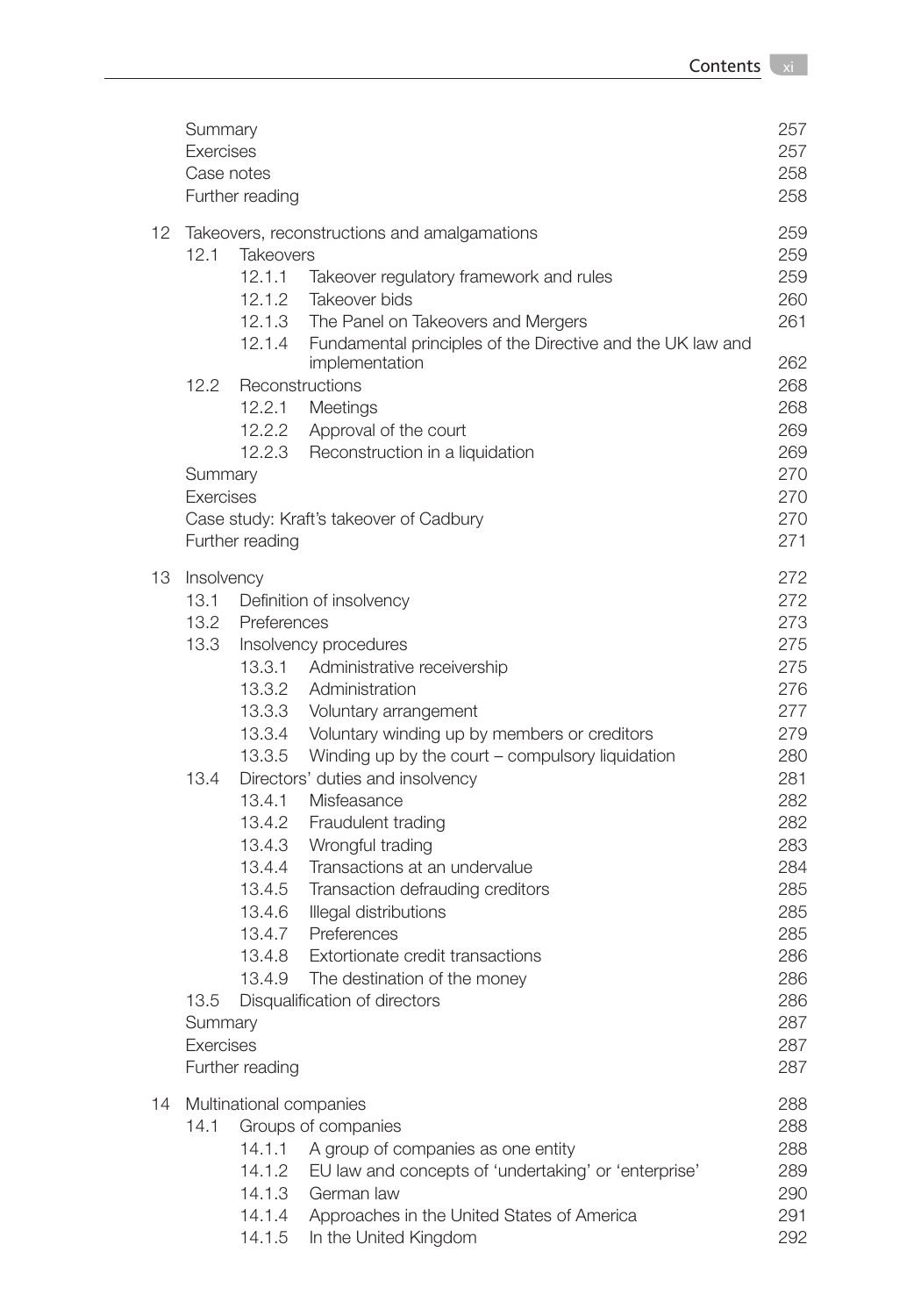|                 | 14.2 Why multinational companies became so powerful | 294 |
|-----------------|-----------------------------------------------------|-----|
|                 | 14.2.1 The veil of incorporation                    | 295 |
|                 | 14.2.2 Large-scale production                       | 295 |
|                 | 14.2.3 Extraterritoriality                          | 296 |
|                 | 14.3 Company groups in action                       | 296 |
| Further reading | 301                                                 |     |
|                 |                                                     |     |

*Index* 302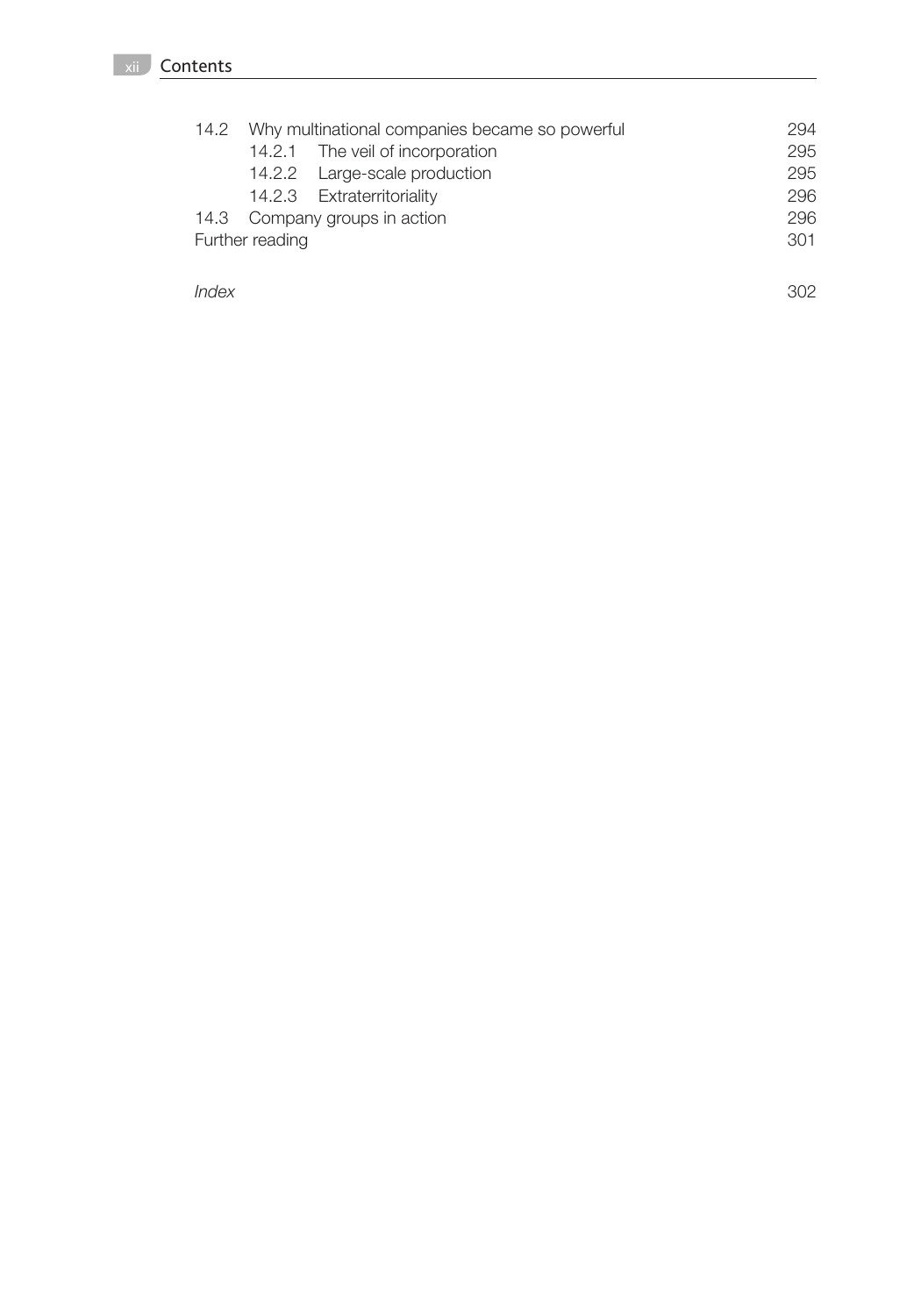# Chapter 1

# Starting a company

## Key terms

- $\triangleright$  Alter ego a device that attributes the acts of important managers to the company itself, so that the company may be sued for compensation or convicted of crimes.
- **Community interest company (CIC)** this type of company was created by the Companies (Audit, Investigations and Community Enterprise) Act 2004. It is a form of company designed for community enterprises that are not charities.
- $\triangleright$  Corporate personality the legal fiction that the company is an entity separate from the people actually involved in it.
- $\triangleright$  Lifting the veil looking at the facts and disregarding the effect of the legal fiction that all companies are completely separate from their shareholders.
- ▶ Private company (Ltd) this type of company may not advertise to the public in order to sell shares.
- $\triangleright$  Public company (PLC) this type of company may offer shares to the public by advertisement.

#### Starting a company 1.1

The first decision that must be made by those considering incorporation of a business is the type of company that will be suitable.

#### Unlimited and limited companies 1.1.1

## *1.1.1(a) Unlimited companies*

An unlimited company has the advantage of being a legal entity separate from its members but lacks the advantage that most people seek from incorporation, that is, the limited liability of the members. Thus, the members of an unlimited liability company will be held responsible for all of the debts of the company without limit. Unlimited companies therefore form only a small proportion of the total number of registered companies.

## *1.1.1(b) Limited liability companies*

'The limited liability corporation is the greatest single discovery of modern times. Even steam and electricity are less important than the limited liability company,' said Professor NM Butler, President of Columbia University (quoted by AL Diamond in Orhnial (ed.), *Limited Liability and the Corporation* (Law Society of Canada, 1982) at 42; see also Sealy, *Company Law and Commercial Reality* (Sweet & Maxwell, 1984) at 1).

Why is the limited liability company so important? A huge proportion of the world's wealth is generated by companies, and a company is most often used by people as a tool for running a commercial enterprise. Many of these businesses start in a small way, often by cooperation between a small number of people. If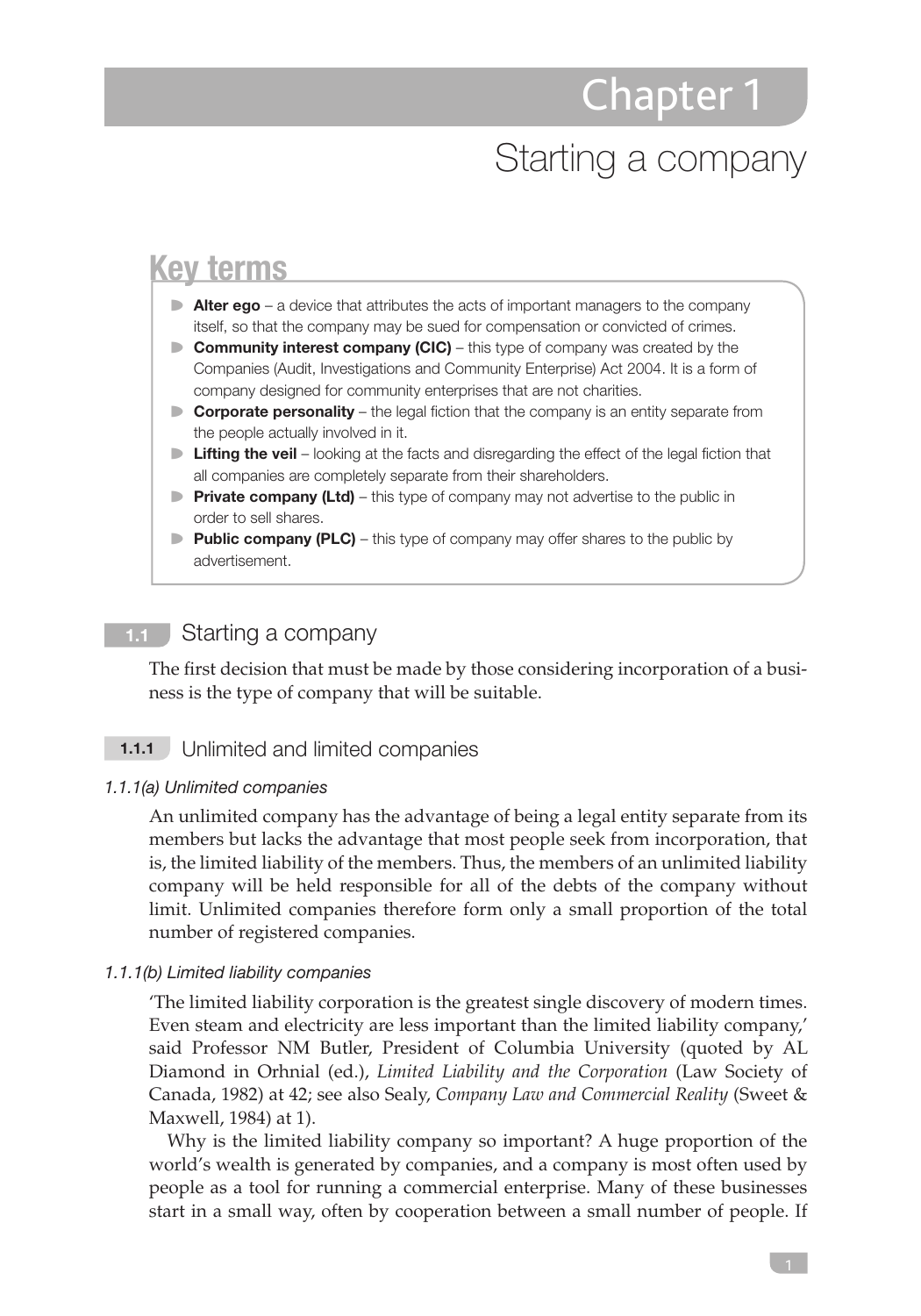such a commercial undertaking prospers, the persons involved will wish to expand the undertaking, which will generally require an injection of money. This may be achieved by inviting more people to contribute to the capital sum that the business uses to fund its activities. The alternative is to raise a loan. The latter course has the disadvantage of being expensive, because the lender will charge interest. On the other hand, the option of inviting a large number of persons to be involved in a business may have considerable disadvantages. One is that they may disagree with each other as to how the business should best be run. They may even disagree with each other as to who should make the decisions about how the business is to be run. This is partially solved in a company by the necessity of having a formal constitution (the memorandum and articles of association – see Section 1.2.2), which sets out the voting and other rights of all the members (shareholders) of a company.

Another disadvantage of expansion of a business is that as the amounts dealt with increase, so too do the risks. The great advantage of the most widely used type of company is that its members enjoy 'limited liability'. This means that if the company becomes unable to pay its debts, the members of that company will not have to contribute towards paying all the company's debts out of their own private funds: they are liable to pay only the amount they have paid, or have promised to pay, for their shares. This means that contributors to the funds of businesses that are run on this limited liability basis may be easier to find. Limited liability is also said to encourage greater boldness and risk-taking within the business community, so that new avenues to increasing commerce are explored.

The advantage of limited liability may lead quite small businesses to use a company, although this may not be advantageous from a tax point of view and leads to a number of obligations to file accounts and so on, which create a considerable burden for a small concern. Furthermore, if a very small business wishes to raise a loan from a bank, the bank will normally require a personal guarantee from the people running the business. This means that the advantage of limited liability will, practically speaking, be lost.

### *1.1.1(c) Corporate personality*

A further disadvantage of attempting to run a business with a large number of people involved is that considerable difficulties may be experienced when some of those people die, wish to retire or simply leave the business. There may be great difficulties for a person dealing with the business in deciding precisely who is liable to pay him. In a shifting body of debtors, an outsider may experience extreme difficulty in determining which people were actually involved in the business at the time that is relevant to his claim against it. This difficulty is solved by the legal fiction of corporate personality. The idea is that the company is an entity separate from the people actually involved in running it. This fictional 'legal person' owns the property of the business, owes the money that is due to business creditors and is unchanging even though the people involved in the business come and go. Corporate personality is discussed in further detail in Section 1.5.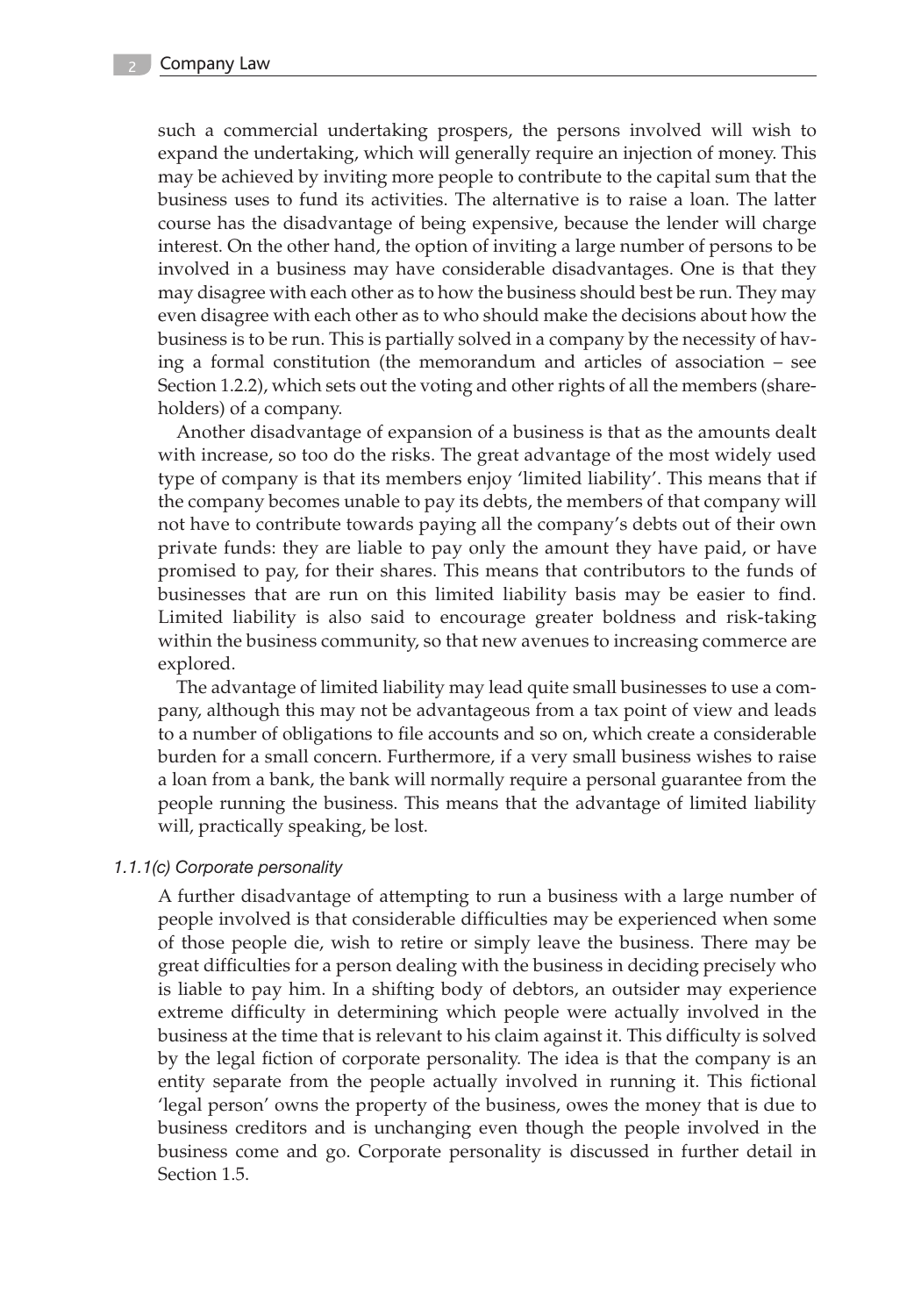The UK company law rules were the subject of a Department of Trade and Industry review during 2001–02. Although it was publicised as a 'fundamental review' of company law, the changes that resulted were quite modest in substance. However, the Companies Act 2006 almost completely replaces the previous Companies Act 1985, so that many sections have been slightly changed in substance and bear a different number in the new Act. This is important, because some of the case law will refer to the previous Companies Act 1985 and readers will have to find the relevant section in the Companies Act 2006.

As we examine company law of the UK, it is useful to consider the purpose behind the various rules and whether they are sufficiently effective in achieving their purpose and also whether they justify the expense that is incurred by companies to ensure that their operations stay within the complicated framework that has grown up.

## 1.1.2 Public and private companies

The fundamental difference between public and private companies is that only public companies may invite the public to subscribe for shares. Section 755 of the Companies Act 2006 prohibits a private company from offering, allotting or agreeing to allot securities to the public or acting with a view to their being offered to the public. Section 756 defines 'offer to the public' as including an offer to any section of the public, however selected. However, it is not an offer to the public if it can properly be regarded, in all the circumstances, as:

- 1. not being calculated to result, directly or indirectly, in securities of the company becoming available to persons other than those receiving the offer; or
- 2. otherwise being a private concern of the person receiving it and the person making it.

In other words, the offeror and offeree must either be known to each other or be part of a close network of friends, family or acquaintances for the offer not to constitute an 'offer to the public'.

Public companies are therefore more suitable for inviting investment by large numbers of people. A private company is particularly suitable for running a business in which a small number of people are involved. Professor Len Sealy describes the situation as follows:

During the nineteenth century (and indeed for a considerable period before that) the formation of almost all companies was followed immediately by an appeal to the public to participate in the new venture by joining as members and subscribing for 'shares' in the 'joint stock' … The main reason for 'going public' in this way was to raise funds in the large amounts necessary for the enterprises of the period – often massive operations which built a large proportion of the world's railways, laid submarine cables, opened up trade to distant parts and provided the banking, insurance and other services to support such activities. The promoters would publish a 'prospectus', giving information about the undertaking and inviting subscriptions. This process is often referred to as a 'flotation' of the company or, more accurately, of its securities.

(Sealy, *Cases and Materials in Company Law*, 6th edn, Butterworths, 1996)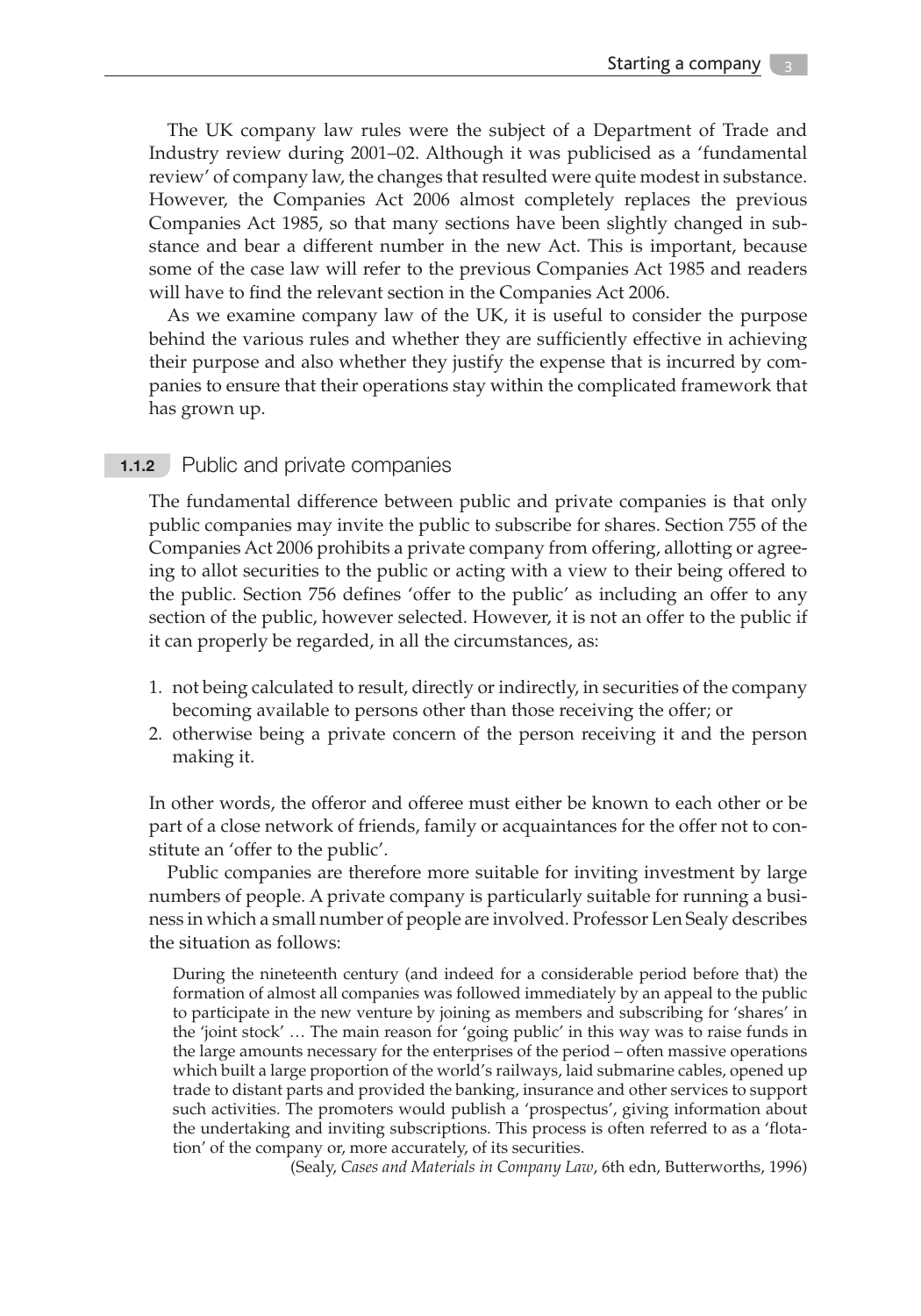As one might expect, the regulations governing public companies are more extensive than those governing private companies. In many areas, however, no distinction is made between the two types of company.

## Off-the-shelf companies 1.1.3

Ready-made companies may be acquired from enterprises that register a number of companies and hold them dormant until they are purchased by a customer. This may save time when a company is needed quickly for a particular enterprise. There used to be a potential problem in that the objects clause of such a company might not precisely cover the enterprise in question, with the result that such a company would be precluded from carrying on the desired business. Contracts made in pursuance of such an enterprise would be of no effect (see Chapter 4). However, many such companies will be formed in the future with the objects of a general commercial company and with unlimited powers on the basis of section 31 of the Companies Act 2006.

## 1.1.4 Community interest companies

Community Interest Companies (CICs) are limited companies with special additional features, created for the use of people who want to conduct a business or other activity for the benefit of a community and not purely for private advantage. They were introduced by the Companies (Audit, Investigations and Community Enterprise) Act 2004. The fundamental idea was that this would provide a legal form for those considering creating a social enterprise. This is achieved by a 'community interest test' and an 'asset lock', which ensures that the CIC is established for community purposes and that the assets and profits are dedicated to these purposes. Registration of a company as a CIC has to be approved by the Regulator, who also has a continuing monitoring and enforcement role.

Setting up a CIC is a big step because, once registered, the only ways of changing its form are:

- 1. dissolving the company so that it ceases to exist altogether or
- 2. converting the CIC to a charity and subjecting the company to the more onerous regulatory regime of charity law.

This means that once a company is a CIC, it cannot become an ordinary company.

The Department for Business, Innovation and Skills regulates CICs. The basic idea is to have a limited liability company but for a special reason for the community. CICs should have a flexible structure, including limited liability, the ability to tailor the management of the company and at some time provide a real benefit for the community. CICs are not focused on profit, and if the company is dissolved, the assets of the company should go to the community. Charity status for CICs is not appropriate because of the rigid structures of charity legislation. CICs can be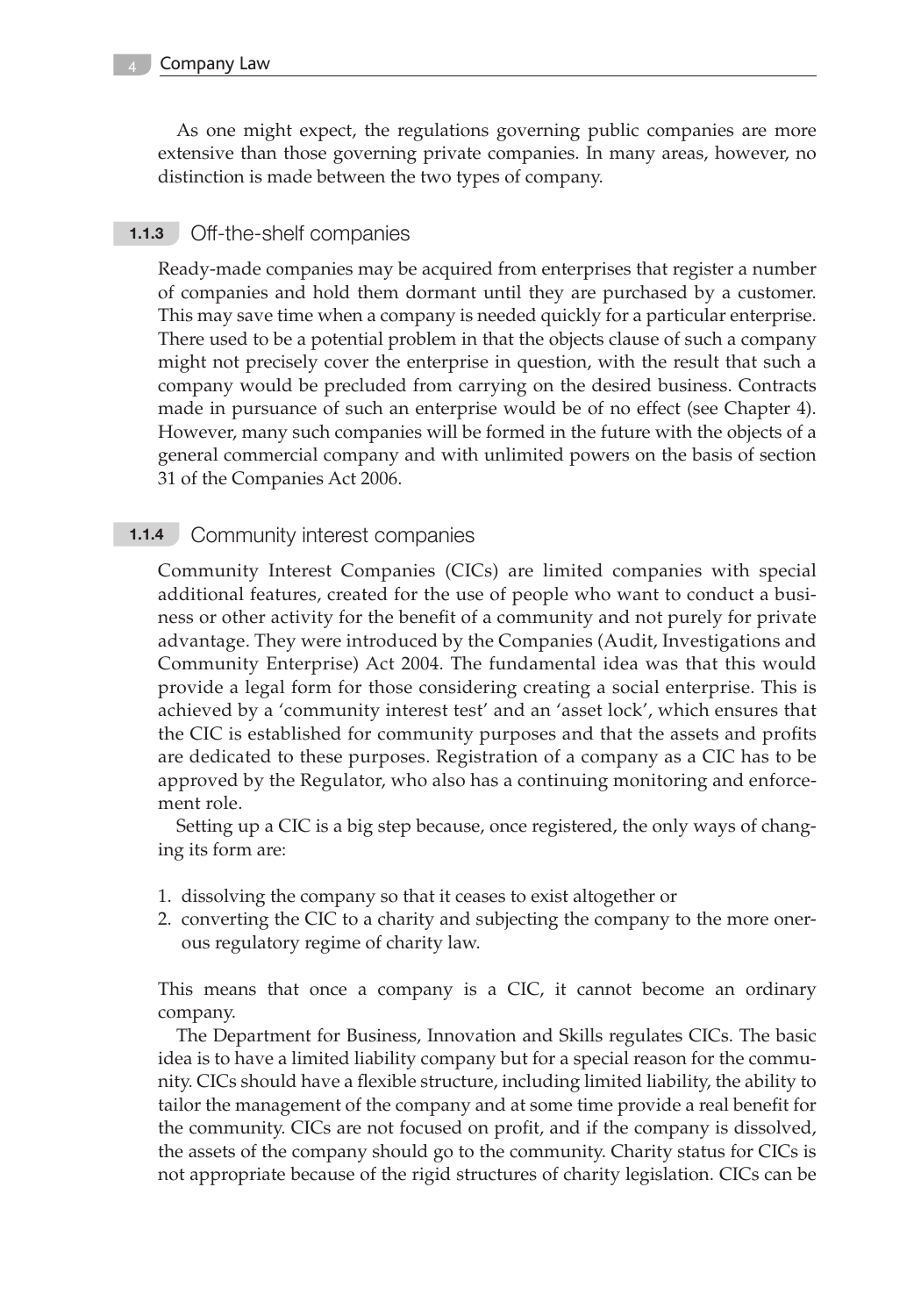funded by individuals, shareholders or foundations, and some types of CICs can make profits and then pay dividends. However, there are restrictions on dividends and assets, and the CIC Regulator can change the caps on dividends and assets.

The office of the Regulator of Community Interests Companies published its Operational Report 2011–2012, saying that CICs are now part of the social enterprise landscape: 'We have CICs in every sector including the arts, education, environment, health, industry and transport.' On 10 December 2013, there were more than 8,000 CICs.

## 1.2 Formation of a company

Section 7 of the Companies Act 2006 describes the method for forming a company:

A company is formed under this Act by one or more persons—

- (a) subscribing their names to a memorandum of association …, and
- (b) complying with the requirements of this Act as to registration …

If only it were that simple! That, of course, describes only the basic requirements for forming a company. Many and greater complications will arise when we look at how the company makes decisions and does business in the course of its active life.

## 1.2.1 Financing a company

The first issue for a business is the way in which the business is to be financed. Limited liability companies have the advantage that the members' liability to contribute to the debts of the company has a fixed limit that is always clear. Traditionally, there were two ways of setting the limit: (i) by issuing shares or (ii) by taking guarantees from the members that they would contribute up to a fixed amount to the debts of the company when it was wound up or when it needed money in particular circumstances. The first type of company is a company limited by shares, the second is a company limited by guarantee. No new companies limited by guarantee and having a share capital to provide working money may be formed (Companies Act 2006, s 5). This means that a guarantee company formed in the future cannot have any contributions from guarantees. This form is therefore unsuitable for commercial enterprises, although the form has been extensively used to carry out semi-official functions, particularly in the sphere of regulation of the financial services market.

In a company limited by shares, the members know that they will never have to pay more into the company than the full purchase price of their shares. This need not necessarily be paid when they are first purchased. When some money is outstanding on shares, the company may issue a 'call' for the remainder to be paid, but it can never demand more than the full price due to the company for a particular share. Such a company will be registered as a 'company limited by shares'. By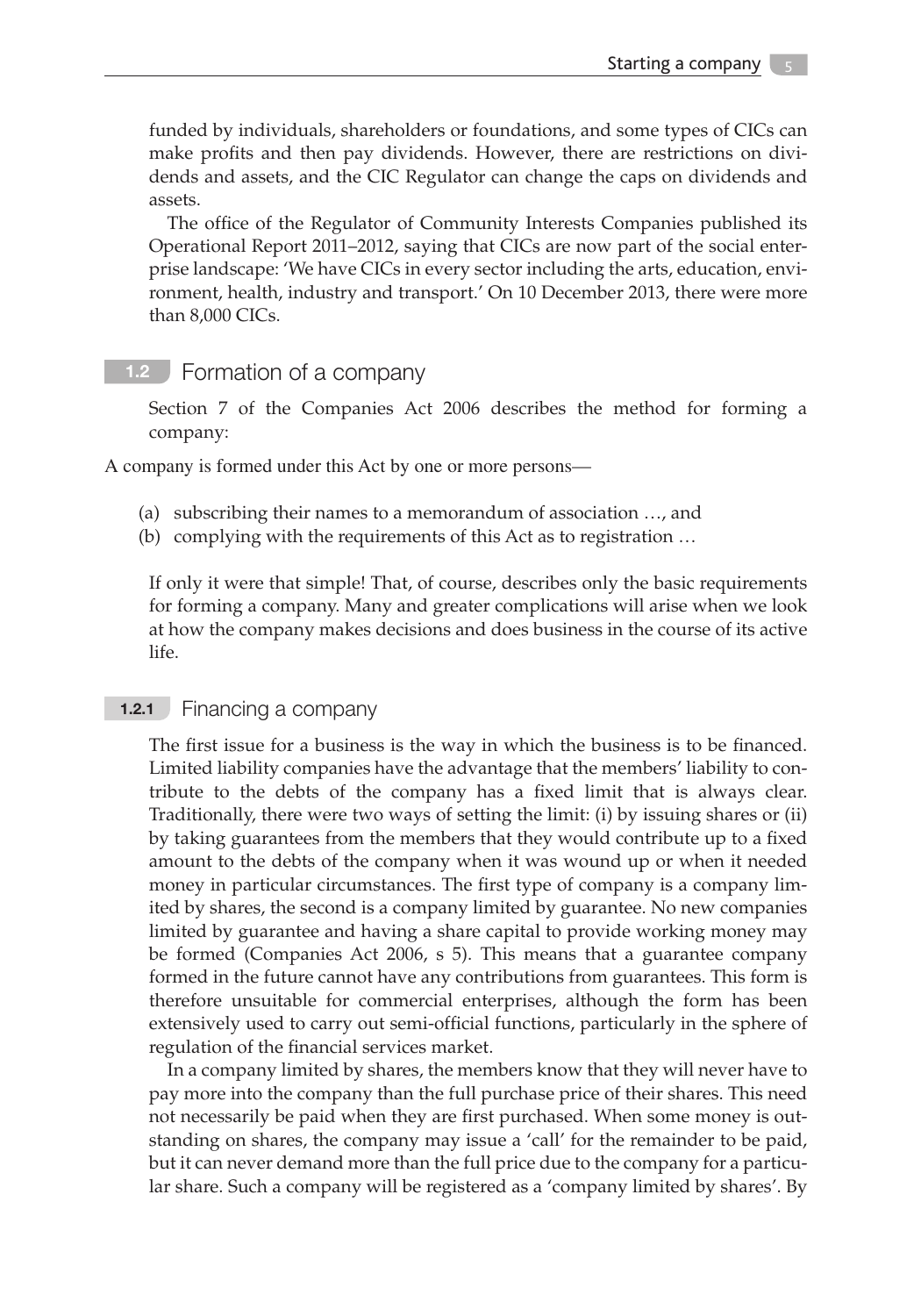section 3(2) of the Companies Act 2006, if the liability of shareholders is limited to the amount, if any, unpaid on the shares held by them, the company is 'limited by shares'. By section 3(3), if the liability is limited to such amount 'as the members undertake to contribute to the assets of the company in the event of its being wound up', it is a 'company limited by guarantee'.

## *1.2.1(a) Minimum capital requirements for a public company*

A private company need have only a very small amount of capital. However, the European Community Second Directive set a minimum amount of capital for a public company. Section 763 of the Companies Act 2006 sets the minimum for UK companies at £50,000 or the euro equivalent and gives power to the Secretary of State to specify a different sum by statutory instrument. The company is not obliged to have received the full £50,000. However, by section 586, public companies must receive at least one-quarter of the nominal value of the shares. The amount of capital actually contributed could be as little as £12,500, although the company would have a right to make a 'call' on the shareholders demanding payment of the unpaid capital (that is, the outstanding £37,500).

By section 761 of the 2006 Act, it is a criminal offence committed by the public company, and any officer of it in default, to do business or to borrow money before the Registrar of Companies has issued a trading certificate to the effect that he is satisfied that the nominal value of the company's allotted share capital is not less than the prescribed minimum and that he has received a statutory declaration, which must be signed by a director or secretary of the company and must:

- 1. state that the nominal value of the company's allotted share capital is not less than the authorised minimum;
- 2. specify the amount, or estimated amount, of the company's preliminary expenses;
- 3. specify any amount or benefit paid or given, or intended to be paid or given, to any promoter of the company, and the consideration for the payment or benefit (see Chapter 4).

Registration of a company 1.2.2

*1.2.2(a) The memorandum of association and the company constitution*

It is essential that a company have a memorandum of association, which under section 8 of the Act is:

a memorandum stating that the subscribers—

- (a) wish to form a company under this Act, and
- (b) agree to become members of the company and, in the case of a company that is to have a share capital, to take at least one share each.

However, the constitution of the company comprises the company's articles of association and any resolutions made under Chapter 3 of the Act, which essentially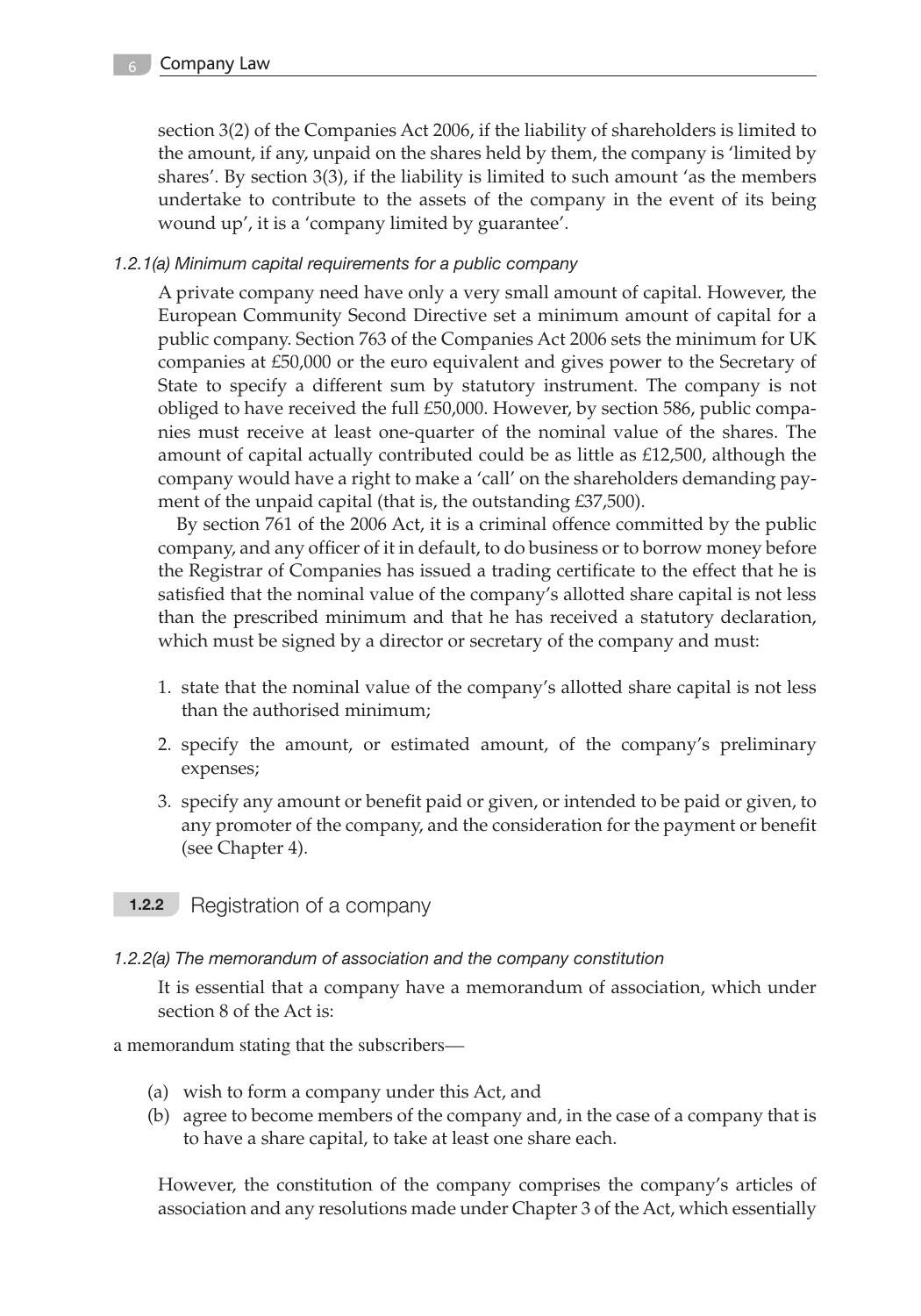are 'important' resolutions passed by special majorities or by unanimous agreement. It is important to note that a company must have articles of association, but if none is drafted or not all of the provisions of the 'model articles' are excluded, then those model articles apply by default. The model articles are the default company constitution for limited companies in the UK. Section 20 of Companies Act 2006 clarifies that they form part of the company's articles in the same manner and to the same extent as if articles in the form of those articles had been duly registered (for further detail on the articles of association, see Chapter 3).

The memorandum must be delivered to the Registrar of Companies together with an application for registration. Section 9 sets out the basic requirements that must be included in the application for registration. These are:

- the name of the company;
- whether the registered office is to be in England and Wales, in Wales, in Scotland or Northern Ireland;
- ◗ whether liability of the members of the company is to be limited and, if so, whether it is to be limited by shares or guarantee;
- whether it is to be a private or a public limited company.

The application must also contain a statement of proposed officers of the company  $(s 9(4)(c))$ .

### *1.2.2(b) Name*

The choice of a name for a company is of considerable importance and subject to a number of restrictions. With exceptions for companies of a charitable or 'social' nature, if the liability of members of the company is to be limited, the company name must end with 'Limited' (permitted abbreviation 'Ltd') if a private company and with 'Public Limited Company' (permitted abbreviation 'PLC' or 'plc') if a public company (or the Welsh equivalents – see further Section 1.2.2(d)).

By section 53 of the Companies Act 2006, a company may not be registered with a name which, in the opinion of the Secretary of State, would constitute a criminal offence or be offensive, and the Secretary of State's approval is required for the use of a name which would be likely to give the impression that the company is connected with the government or any local authority or which includes any word or expression specified in regulations made by the Secretary of State (Companies Act 2006, ss 54 and 55). The name must not be the same as any other kept in the index of company names held by the Registrar (Companies Act 2006, s 66).

By sections 77 to 81 of the Act, a company may change its name by special resolution, by any other means provided for by its articles and by a resolution of its directors.

One further restriction on the selection of names is imposed by the rules against using a name so similar to the name used by an existing business as to be likely to mislead the public into confusing the two concerns (so-called passing off). Thus, in *Exxon Corporation v Exxon Insurance Consultants International Ltd* [1982] Ch 119, the court granted an injunction restraining the defendants from using the word 'Exxon' in their company's name.

In *Reckitt & Colman Ltd v Borden Inc* [1990] 1 All ER 873, Lord Oliver reaffirmed the test for passing off. The claimant in a passing-off action has to: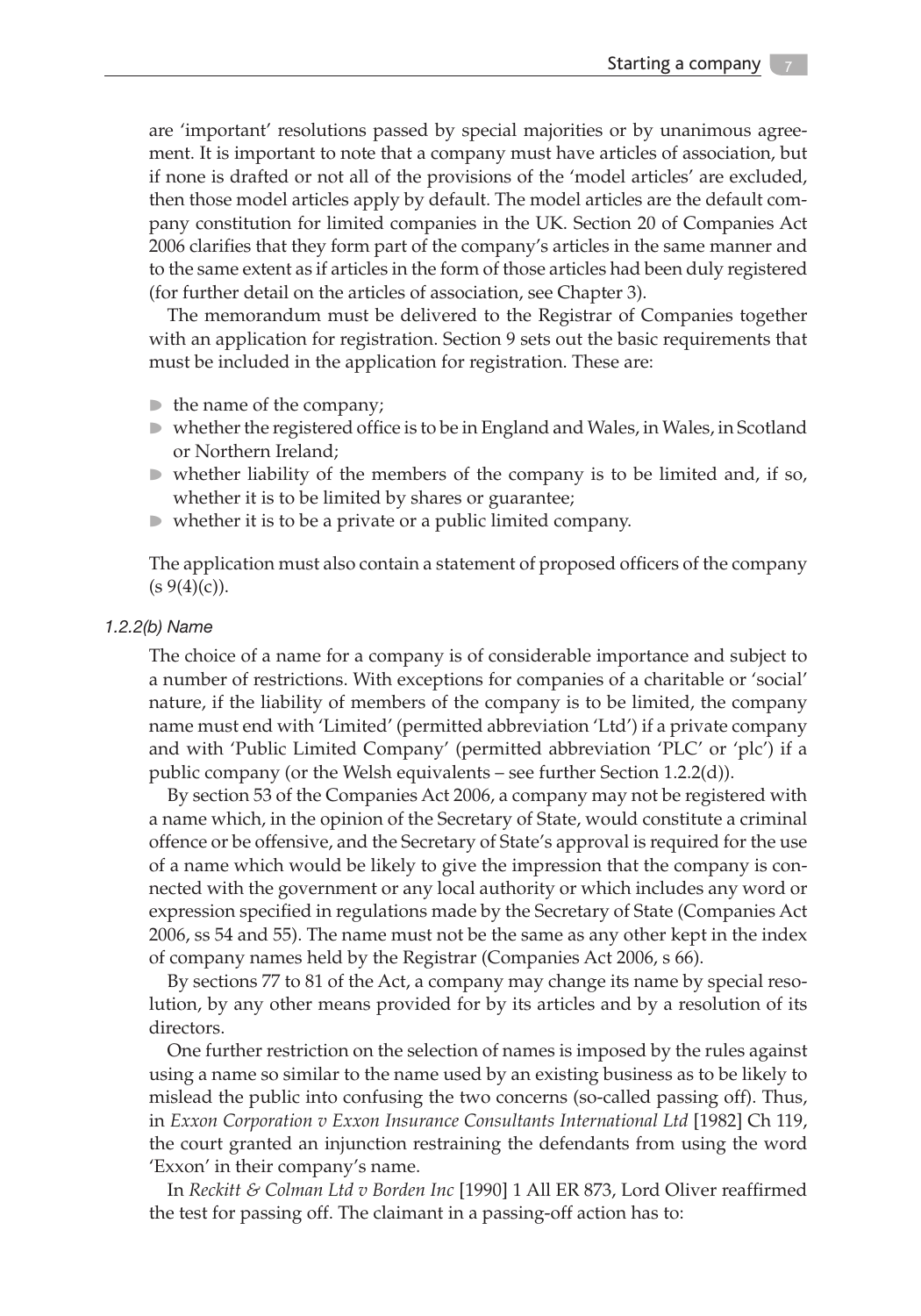establish a goodwill or reputation attached to the goods or services which he supplies in the mind of the purchasing public by association with the identifying 'get-up' (whether it consists simply of a brand name or a trade description, or the individual features of labelling or packaging) under which his particular goods or services are offered to the public, such that the get-up is recognised by the public as distinctive specifically of the [claimant's] goods or services. Second, he must demonstrate a misrepresentation by the defendant to the public (whether or not intentional) leading or likely to lead the public to believe that goods or services offered by him are the goods or services of the [claimant]. … Third, he must demonstrate that he suffers or … that he is likely to suffer damage by reason of the erroneous belief engendered by the defendant's misrepresentation that the source of the defendant's goods or services is the same as the source of those offered by the [claimant].

Therefore, the three basic elements of passing off are reputation, misrepresentation and damage to goodwill.

In *Asprey & Garrard Ltd v WRA (Guns) Ltd & Anor* [2001] EWCA Civ 1499, the issue was the defence arising from the use of one's own name in business. Although Mr Asprey was using his own name, that name could be associated with a different retail shop (a famous jeweller), causing confusion. The Court of Appeal stated that in this case the use of the name caused not only confusion but also deception, as the name had been used as a trade mark. Thus, it is evident that a person cannot carry on business in his own name if he is not honest and he causes deception. The principle is that a person's using his own name in business cannot prevent a passing-off claim by a company already operating under the same or a very similar name.

## *1.2.2(c) Share capital*

By section 9(4) of the Companies Act 2006, in the case of a company limited by share capital, the application must state the amount of share capital with which the company proposes to be registered (further details in Chapter 5). This is known as its 'authorised share capital', 'registered share capital' or 'nominal share capital'. It does not represent the amount actually contributed at the time when the company is formed, which may be only part of the share price.

### *1.2.2(d) Private or public limited company*

As we have seen, where a company is to be registered as a public company, this must be stated in the application for registration and the words 'public limited company' (or the abbreviation 'PLC' or 'plc') must appear at the end of its name unless it is Welsh or a CIC (Companies Act 2006, s 58). A private limited company must normally have a name ending in 'Ltd' unless it is a CIC, a charity or otherwise exempted by sections 60, 61 or 62 of the Act.

## 1.2.3 Incorporation

Section 9 of the Companies Act 2006 requires delivery of the memorandum, the application for registration and a statement of compliance to the Registrar of Companies for England and Wales, if the registered office is to be situated in either England or Wales, and for Scotland if the registered office is to be situated in Scotland. The statement must be signed by or on behalf of the subscribers to the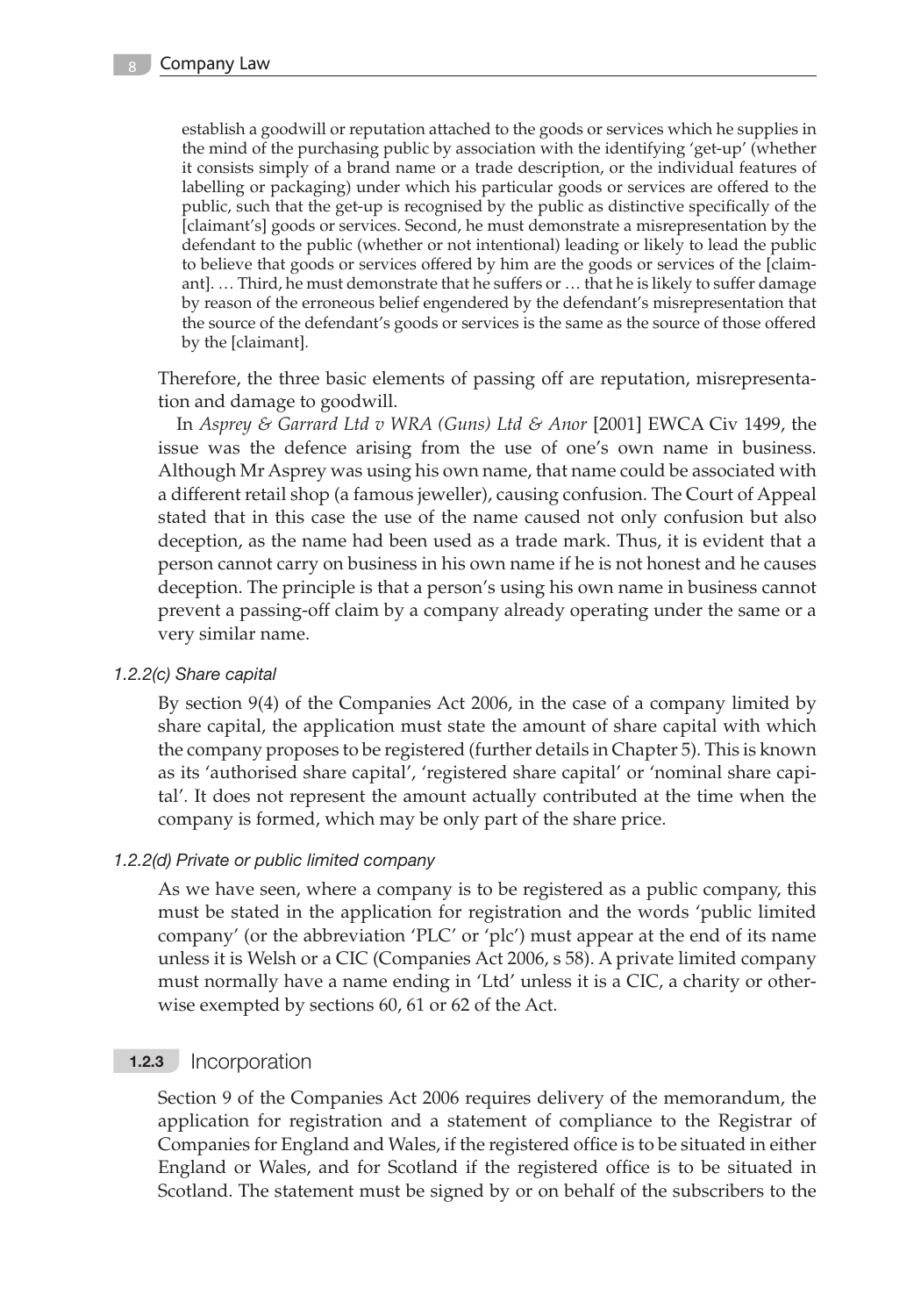memorandum, and the intended address of the company's registered office must be stated.

#### Duty of the Registrar 1.2.4

Section 14 of the Companies Act 2006 provides that if the Registrar is satisfied that the requirements of the Act have been complied with, he must register the documents delivered to him. Under section 15, he must issue a certificate that the company is incorporated. Section 15(4) provides that the certificate of incorporation is conclusive evidence that the requirements of the Act have been met and the company is duly registered. Thus, the company's existence as such is unchallengeable from the date of the issue of the certificate of incorporation.

By section 16 of the Act:

- (1) The registration of a company has the following effects as from the date of incorporation.
- (2) The subscribers to the memorandum, together with such other persons as may from time to time become members of the company, are a body corporate by the name stated in the certificate of incorporation.
- (3) That body corporate is capable of exercising all the functions of an incorporated company.
- (4) The status and registered office of the company are as stated in, or in connection with, the application for registration.
- (5) In the case of a company having a share capital, the subscribers to the memorandum become holders of the shares specified in the statement of capital and initial shareholdings.
- (6) The persons named in the statement of proposed officers—
	- (a) as director, or
	- (b) as secretary or joint secretary of the company, are deemed to have been appointed to that office.

### Change of status from public to private company and vice versa 1.3

A change of status from private to public company is much more common than registration as a public company on initial incorporation. Part 7 of the Companies Act 2006 provides for this change of status from private to public and from public to private status. In both cases, the members of the company must pass a special resolution (a resolution passed by at least 75 per cent of the votes cast) to effect the change. In the case of a change from private to public, the Registrar of Companies must be provided with a statutory declaration that the minimum capital requirements for public companies have been satisfied (see Section 1.2.1(a)) and that the requisite special resolution has been passed (s 90).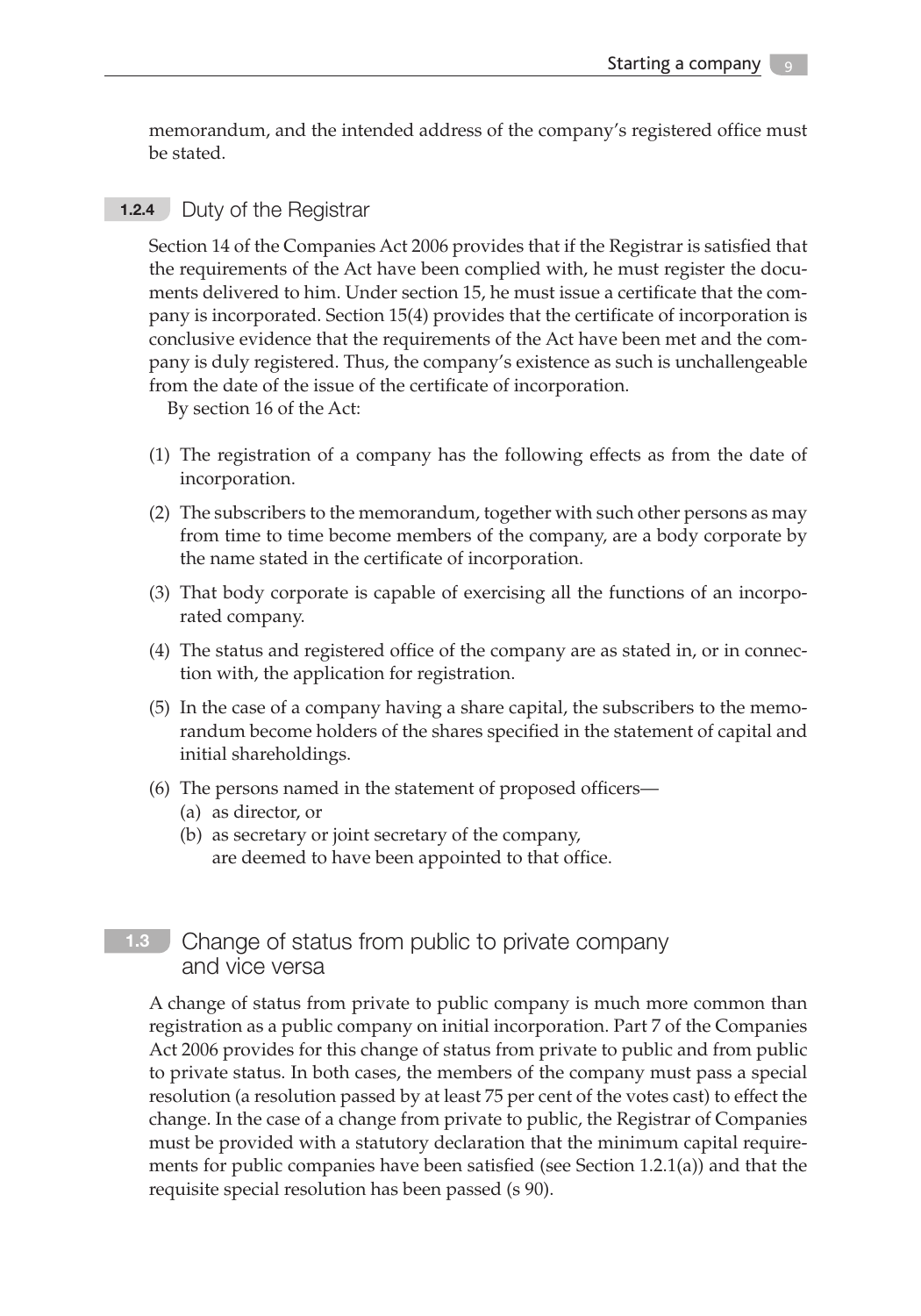If the reverse change of status from public to private is undertaken, the members may find that it is more difficult to sell their shares. There are safeguards in the Act aimed at protecting a minority who object to such a change of status. Under section 98 of the Companies Act 2006, the holders of 5 per cent or more of the nominal value of a public company's shares, any class of the company's issued share capital or 50 members may apply to the court for the cancellation of a special resolution to request re-registration as a private company. The court has an unfettered discretion to cancel or approve the resolution on such terms as it thinks fit (Companies Act 2006, s 98(4) and (5)).

#### **Groups** 1.4

The old definition of the parent–subsidiary relationship was to be found in section 736 of the Companies Act 1985. That read:

- (1) For the purposes of this Act, a company is deemed to be a subsidiary of another if (but only if)—
	- (a) that other either—
		- (i) is a member of it and controls the composition of its board of directors, or
		- (ii) holds more than half in nominal value of its equity share capital, or
	- (b) the first-mentioned company is a subsidiary of any company which is that other's subsidiary.

This definition caused two main difficulties. The first was that it concentrated on the number of shares held (the total of all of the shares together is known as the equity share capital). This ignores the fact that control is exercised through voting rights, which need have no relationship to the number of shares held.

The second difficulty lay with the reference to the control of the board of directors (s 736(1)(a)(i)). Under the original sections in the 1985 Act, a company was deemed to control the composition of the board of directors if it could appoint or remove the holders of all or a majority of the directorships. If one company could appoint less than a majority of the directors, but those it was able to appoint had extra voting rights so that they could outvote the other directors, then control of the board's activities was effectively achieved, while the arrangement was still outside the scope of the section.

By these and other methods, it was possible to avoid the intended effect of the section, which was to treat a group of companies as a single business for various purposes, including accounting purposes. Because of this, the Companies Act 1989 introduced new definitions of this relationship. These now appear in the Companies Act 2006, section 1159:

(1) A company is a 'subsidiary' of another company, its 'holding company', if that other company—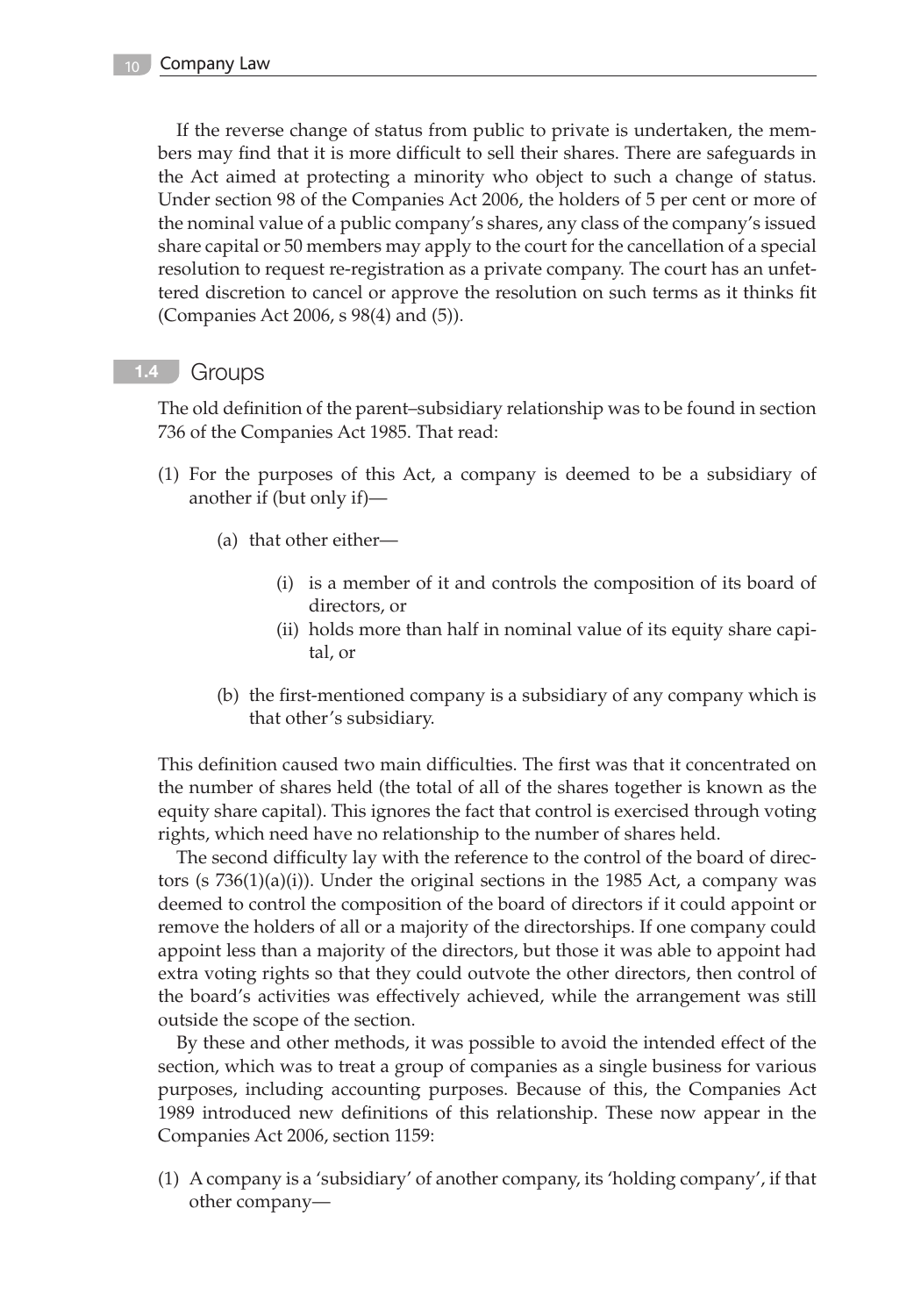- (a) holds a majority of the voting rights in it, or
- (b) is a member of it and has the right to appoint or remove a majority of its board of directors, or
- (c) is a member of it and controls alone, pursuant to an agreement with other shareholders or members, a majority of the voting rights in it, or if it is a subsidiary of a company that is itself a subsidiary of that other company.
- (2) A company is a 'wholly owned subsidiary' of another company if it has no members except that other and that other's wholly owned subsidiaries or persons acting on behalf of that other or its wholly owned subsidiaries.

The emphasis has shifted from ownership of shares to control of voting rights, which are further defined by the Act. This gives a more realistic picture of a group of companies. (Further details of company groups and multinational companies are to be found in Chapter 14.)

#### Corporate personality 1.5

#### Meaning of corporate personality 1.5.1

The essence of a company is that it has a legal personality distinct from the people who compose it. This means that even if the people running the company are continually changing, the company itself retains its identity, and the business need not be stopped and restarted with every change in the managers or members (shareholders) of the business. If the company is a limited liability company, not only is the money owned by the company regarded as wholly distinct from the money owned by those running the company but also the members of the company are not liable for the debts of the company (except where the law has made exceptions to this rule in order to prevent fraudulent or unfair practices by those in charge). Members may be called upon to pay only the full price of their shares. After that, a creditor must depend on the company's money to satisfy his claim.

This limitation of the liability of the members has led to careful rules being drawn up to attempt to prevent a company from wasting its money (Chapter 7). It is one of the disadvantages of incorporation that a number of formal rules, designed to protect people doing business with companies, have to be complied with. A partnership that consists of people carrying on a business with a view to making profits needs comply with many fewer formalities. On the other hand, the members of an ordinary partnership are liable for all the debts incurred by the business they run. (It is possible now to form a limited liability partnership.) If large losses are made, partners in an ordinary partnership must contribute their own money to clear the debts of the business. In practice, this may be a distinction without a difference since, where small businesses are concerned, banks will not lend money to a company without first securing guarantees from those running the business, so that if the company cannot pay its debts, such debts will be met from the personal assets of those in charge.

The separate personality of a company creates a range of problems, because although the company is regarded as a person in law, it can function only through the humans who are running the business in which the company is involved.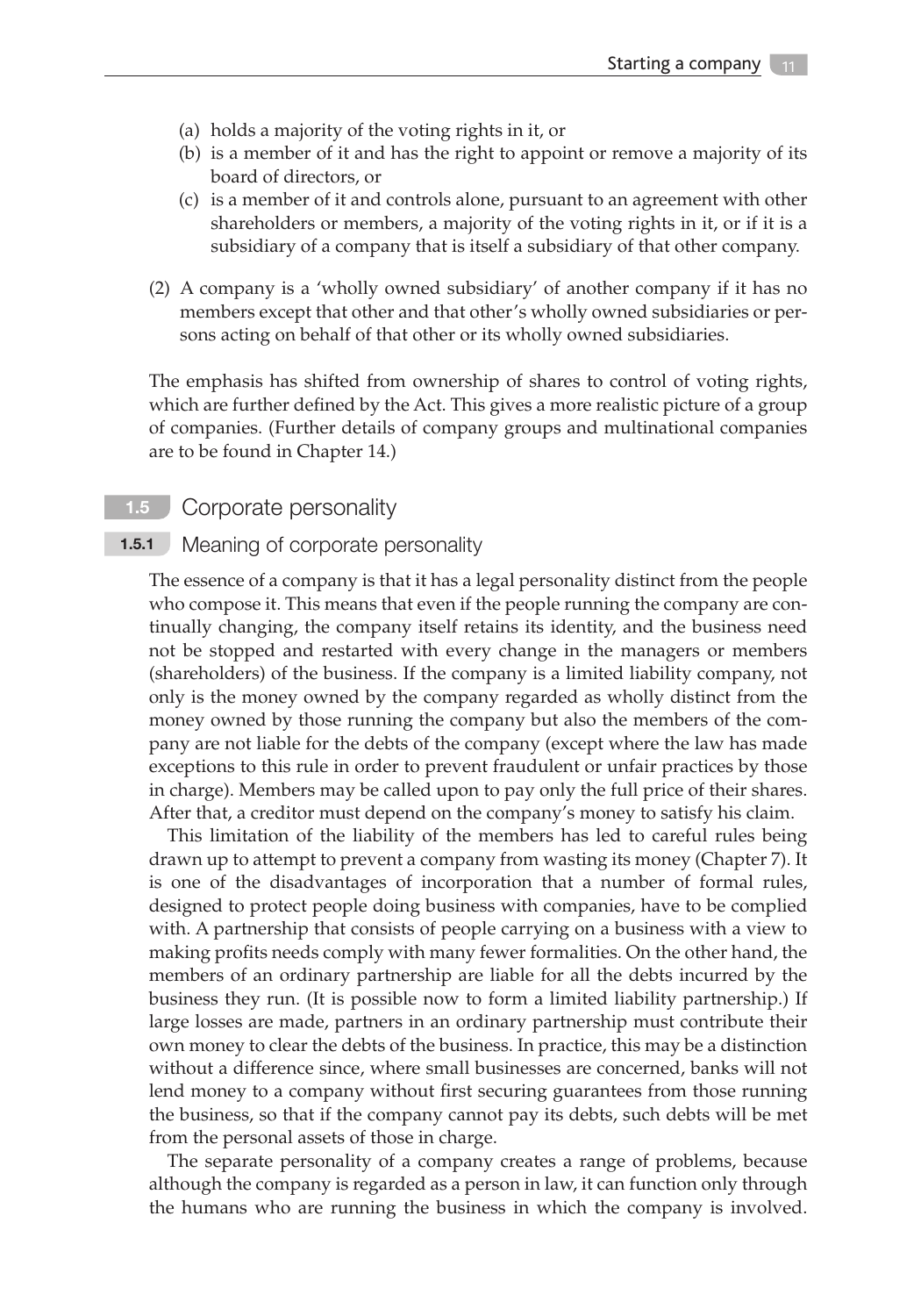The law must regulate the relationships between a company and its creators and members or shareholders, as well as the relationship between a company and 'outsiders' who do business with the company.

## 1.5.2 The legal basis for the separate personality doctrine

The case of *Salomon v Salomon* [1897] AC 22 is by no means the first case to depend on the separate legal personality of a company, but it is the most widely discussed in this context. Mr Salomon was a boot and shoe manufacturer who had been trading for over 30 years. He had a thriving business. He also had a large family to provide for. To enable the business to expand, he turned it into a limited liability company. As part of the purchase price, he took shares in the company and lent the company money in return for 'debentures', which are paid off preferentially in the event of liquidation (see Chapter 13). The company did not last very long. Almost immediately, there was a depression in the boot and shoe trade and a number of strikes. Mr Salomon tried to keep the company afloat by lending it more money and by transferring his debentures to a Mr Broderip for £5,000, which he handed over to the company on loan. However, liquidation was not long in coming. The sale of the company's assets did not realise enough to pay the creditors. The liquidator claimed that the debentures had been issued fraudulently and were therefore invalid. He also denied that the business had been validly transferred from Mr Salomon to the company. The grounds for both these claims were that the business had been overvalued at £39,000 instead of its true worth of around £10,000 and that the whole transfer to a limited company amounted to a scheme to defeat creditors.

The judge who heard the case first admitted that the transfer had been legally carried out and could not be upset. However, he suggested (*Broderip v Salomon* [1895] 2 Ch 323) that Mr Salomon had employed the company as an agent and that he was therefore bound to indemnify the agent. He said that the creditors of the company could have sued Mr Salomon despite the existence of the company to which the business had been legally transferred. In the Court of Appeal, Mr Salomon's appeal was dismissed. However, the House of Lords took a different view. Lord MacNaughten said:

The company is at law a different person altogether from [those forming the company] and, though it may be that after incorporation the business is precisely the same as it was before, and the same persons are managers, and the same hands receive the profits, the company is not in law the agent of the subscribers or trustee for them. Nor are the subscribers as members liable, in any shape or form, except to the extent and in the manner provided by the Act … If the view of the learned judge were sound, it would follow that no common law partnership could register as a company limited by shares without remaining subject to unlimited liability.

Thus was established the complete separation between a company and those involved in its operation. As with many principles of English law, having established first the principle, we then must then look at the problems caused by and the exceptions to that principle.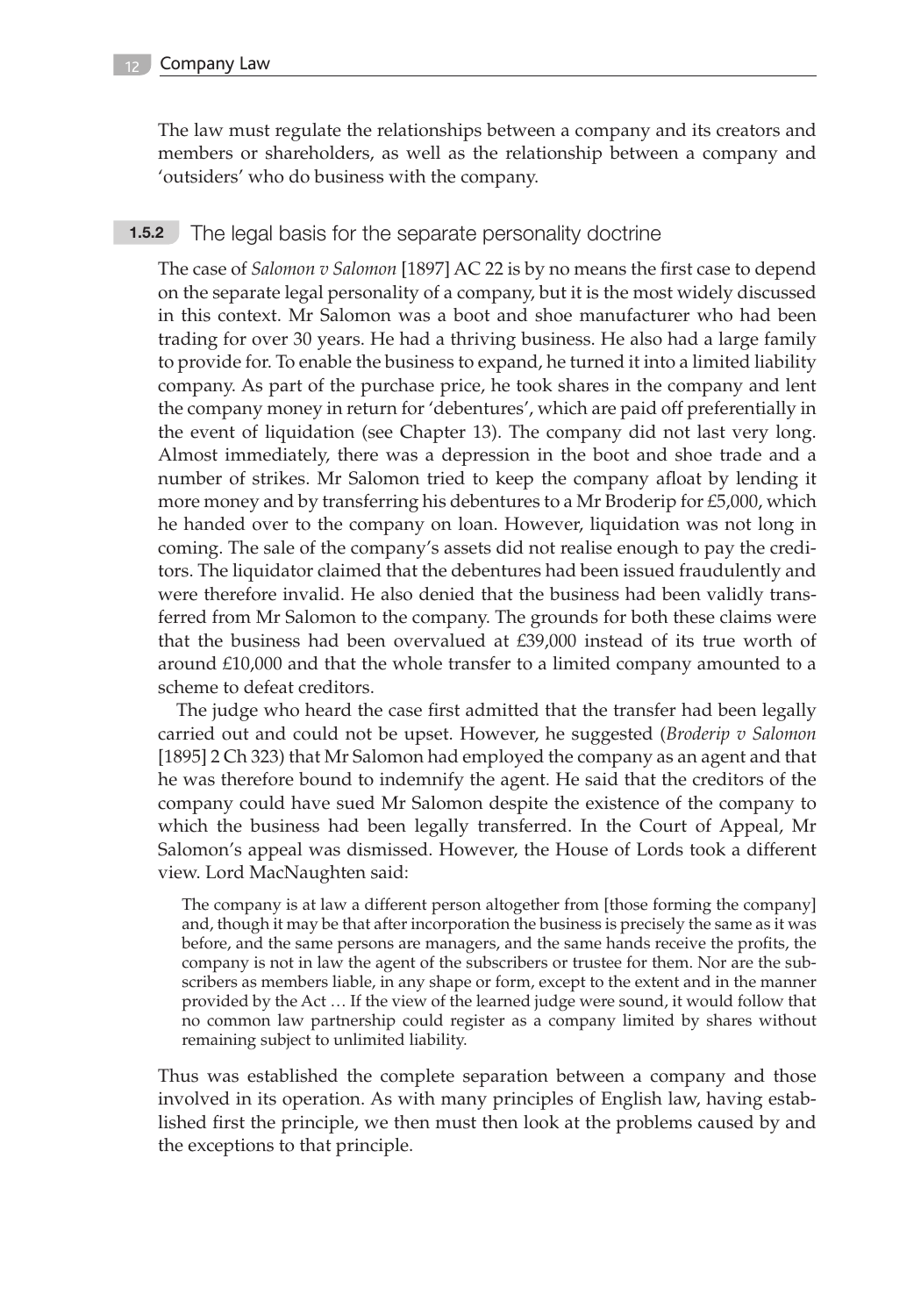## 1.5.3 The fundamental importance of separate personality

The invention of the company as separate is vital, as it means that it is free to develop as an instrument of business shaped by both the people involved in its running and those regulating its existence. That different models of companies have come to exist is a direct result of the fact that the company's separate personality sets it apart from the individuals who are running it. Although many people believe that the shareholders of a company are the 'owners' of the company, in fact the shareholders are not the owners of the property of the company. The property of the company is vested in the company itself. The company is a legal fiction; it is a legal person. The shareholders have rights in the company but not ownership of the legal person, the company. The shareholders own shares and because of that the law and the constitution of the company regulate shareholders' rights. Shareholders' rights are limited by the law, although the articles and the memorandum (the company's constitution – see Chapter 3) may allow shareholders less or more power when the documents founding the company are drafted. The backdrops of the shareholders' rights are the mandatory sections of company law.

In the UK, company law is a contractual model. This means that the shareholders in the company are the paramount stakeholders of the company, although the Companies Act 2006 has softened the hard contractual edge, allowing directors to consider other stakeholders' interests. Other jurisdictions have other models. Those that have developed in different states say a great deal about the society in which they operate. Chapter 2 considers this concept, normally called corporate governance, in more detail.

#### Problems caused by the personality doctrine and exceptions 1.5.4

The first 'personality' problem that may arise is that experienced by those seeking to form a company in order to carry on a business. While they are completing the formalities that will lead to registration of the company and the consequent gain of legal personality for the company, its creators may wish to sign contracts for the benefit of the company when it is formed. The difficulty is that the company does not exist as a legal person until registration and therefore cannot be party to any contract; neither may it employ agents to act on its behalf. The law on such 'preincorporation contracts' is explained in Chapter 4.

The second problem is the one under discussion in *Salomon*'s cases (Section 1.5.2). A limited liability company can be a very powerful weapon in the hands of someone determined on fraud and on defeating a creditor's rightful claims. Will the courts make no exceptions to the rule that a company is wholly separate from those who manage and control it? A survey of the case law shows that the courts do relax the strict principle of the separateness of the company from time to time. There is general agreement among those who have sought to analyse the relevant cases that the only principle that can be gleaned from the decisions is that the courts will look at the human reality behind the company if the interests of justice provide a compelling reason for doing so. This may sound like an excellent principle, but when the huge variety of situations that are likely to arise is considered, such a vague notion makes it extremely difficult to predict what a court will do in any given case. When the existence of the company is disregarded, commentators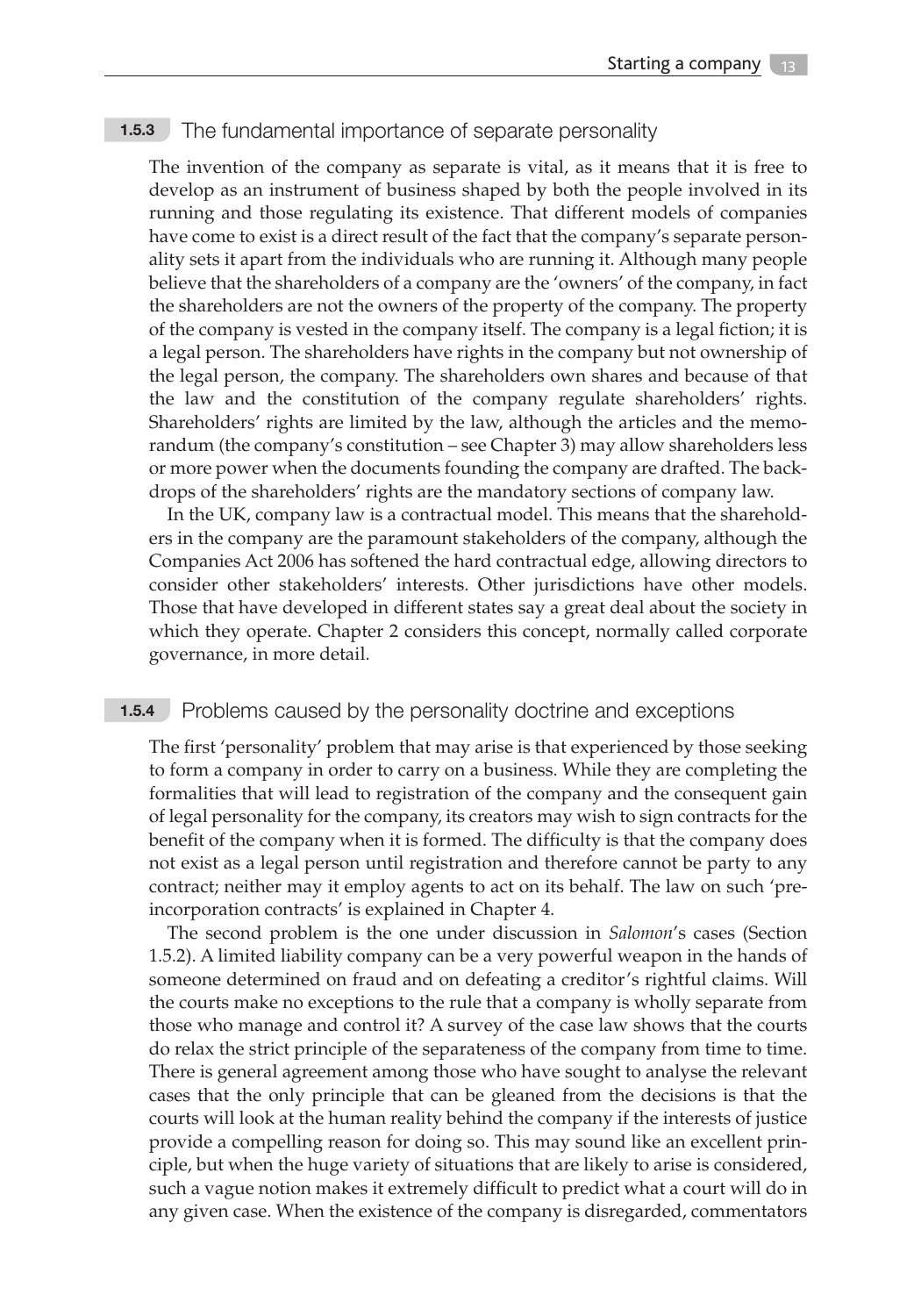have referred to it as 'lifting' or 'piercing' of the veil of incorporation. There are a number of cases, discussed in Section 1.5.6, which are clearly relevant to the sanctity of the 'veil' of incorporation, but the whole of company law is riddled with examples of the validity of acts depending on the effect they will have on the members of a company. An example would be where the part of the constitution of a company known as the articles of association is changed; that change may be challenged unless it can be justified as being in good faith and for the benefit of the company as a whole. In order to determine the latter, the effect of the decision on the members of the company must be examined.

It is also said that the proper person to sue to redress a wrong done to the company is the company itself. However, there is an exception to this rule to prevent those in charge of the company causing damage to shareholders in a powerless minority, for example by taking the company's property. The examples in Chapter 10 clearly show the difficult task that those seeking to regulate a company have because of the doctrine of legal personality. The company must be given as much independence from its operators as possible; otherwise, it would always be subject to interference from a large number of (probably dissenting) voices and therefore be no less cumbersome than a partnership trying to operate by consensus. On the other hand, the law must always recognise the reality of the fact that the company can do nothing without human operators, and that those human operators may wish to hijack the company for their own ends, to the detriment of others who have money at stake.

#### Statutory intervention 1.5.5

The personality of the company is recognised and ignored at will by the legislature. Those drafting legislation do not seem to respect the principle as being sacrosanct in itself and look merely to the end sought to be achieved by particular provisions. This is a highly practical approach. The courts might do well to admit that the only principle running through their decisions is justice in the individual case and thus adopt a similarly pragmatic approach.

#### Lifting the veil 1.5.6

The separate personality of the company can have some unexpected and sometimes unwelcome effects. In *Neptune (Vehicle Washing Equipment) Ltd v Fitzgerald* [1995] 1 BCLC 352, the defendant was a sole director of a company. Despite this, he was obliged to make disclosure of a personal interest in a resolution that he passed purporting to terminate his contract of employment, although the court held that 'it may be that the declaration does not have to be out loud'. Although this sounds strange, it emphasises that the contract was one between the director and the company, so that in his capacity as an official acting in the interests of the company, the director must remind himself of his personal interest before determining a course of action. In *Macaura v Northern Assurance Co* [1925] AC 619, the court refused to ignore the separateness of the company and 'lift the veil', despite the fact that the consequence of so doing was to deny a remedy to someone whose personal fortune had gone up in smoke. Mr Macaura had sold the whole of the timber on his estate to a company. He owned almost all of the shares in the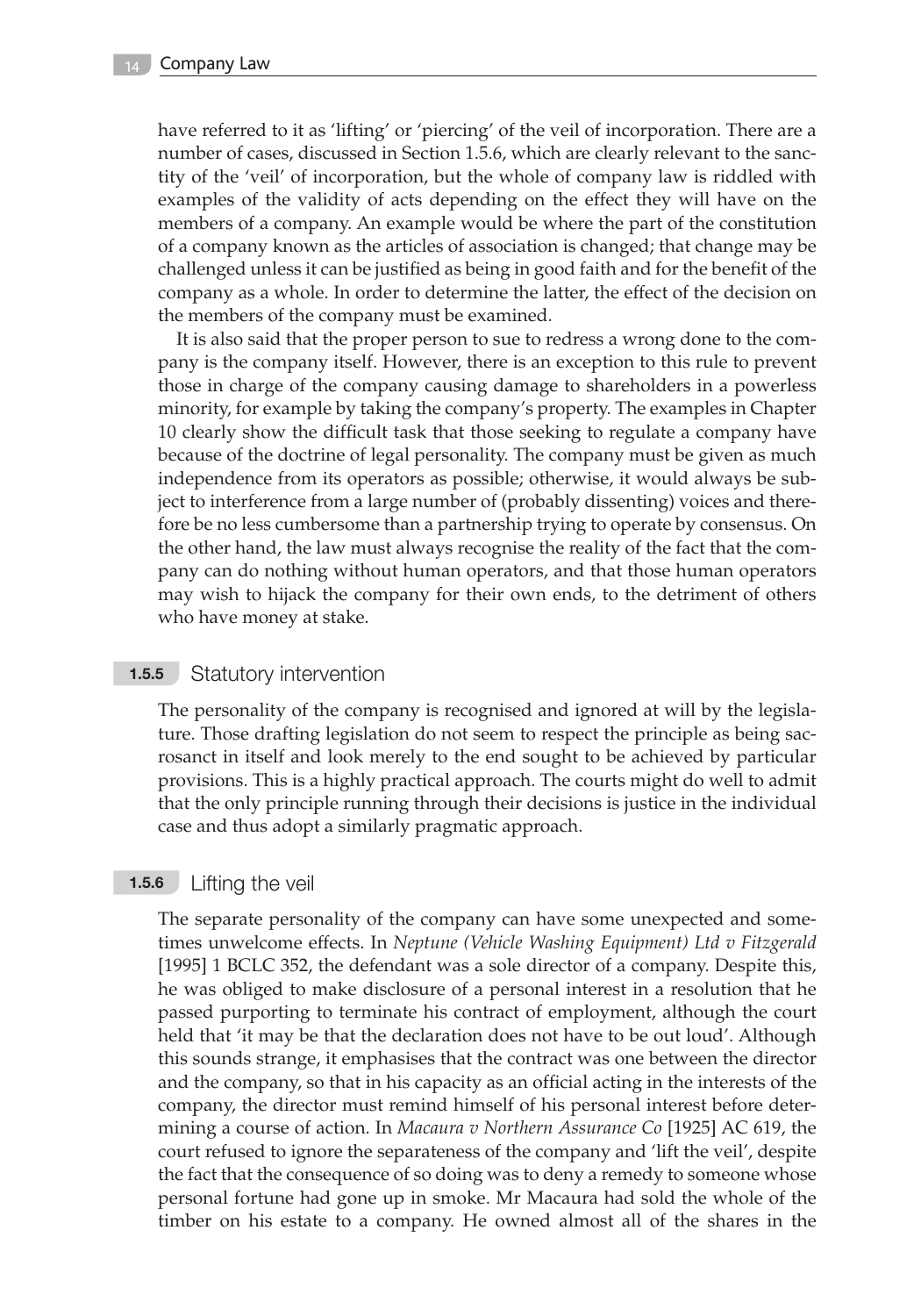company and the company owed him a great deal of money. Mr Macaura then took out an insurance policy on the timber in his own name. When almost all the timber was later destroyed by fire, he claimed under the insurance policy. The House of Lords held that he could not do so. He no longer had any legal interest in the timber and so fell afoul of the rule that an insurance policy cannot normally be taken out by someone who has no interest in what is insured.

Sometimes, other rules of law may be used to mitigate the effects of the strict application of the doctrine. This was done in *Harrods v Lemon* [1931] 2 KB 157. The estate agent division of Harrods was acting as agent in the sale of the defendant's house. A purchaser was introduced and subsequently instructed surveyors to examine the house. The surveyors who were instructed were from Harrods' surveyors' department. The survey disclosed defects, as a result of which a reduced price was negotiated. The defendant had been informed prior to this of the fact that Harrods were acting on both sides of the sale. This would normally be a breach of the agency contract between the estate agent department and the defendant. The defendant, however, agreed to Harrods continuing to act for her. The two departments of Harrods were in fact completely separate. The judge (Avory J) agreed that there had been a technical breach of the agency contract between Harrods and the defendant. Although the two departments were completely separate, the company in fact was one single person in the eyes of the law. However, he also insisted that the defendant should pay Harrods, despite the breach, as she had agreed to their continuing to act despite having full knowledge of the breach.

The following cases provide a prime example of the way the courts will disregard the separate personality of the company if that will achieve a just result, but will equally keep the veil of personality firmly in place where that will benefit someone for whom the court feels sympathy. In *Malyon v Plummer* [1963] 2 All ER 344, a husband and wife had full control of a company. The husband was killed by the defendant in a car accident and the widow was unable to continue the business of the company. An insurance policy had been taken out on the man's life and  $£2,000$  was paid to the company on his death. The shares of the company were therefore more valuable than they had been prior to his death. The plaintiff (widow) had received an inflated salary from the company prior to her husband's death. The court had to assess the future financial situation of the widow in order to set the amount of damages payable to her. It was decided that the excess of the plaintiff's salary over the market value of her services was a benefit derived from the plaintiff's relationship with her husband. It was therefore a benefit lost by his death and only the market value of her services should be taken into account in assessing her future position. This ignores the fact that she was employed by a company that should, in accordance with *Salomon*'s case, have been regarded as an entity completely separate from both husband and wife. It did mean, however, that the widow got more because the compensation was assessed in a way that included the inflated wage rate. The wage rate should have been assessed by the company, not by the husband, because the company should have been completely separate. Similarly, the court held that the insurance money was money that should be regarded as having been paid to the wife as a result of the death of the husband. The shares owned by the wife therefore should be valued at the lower value before the £2,000 was paid.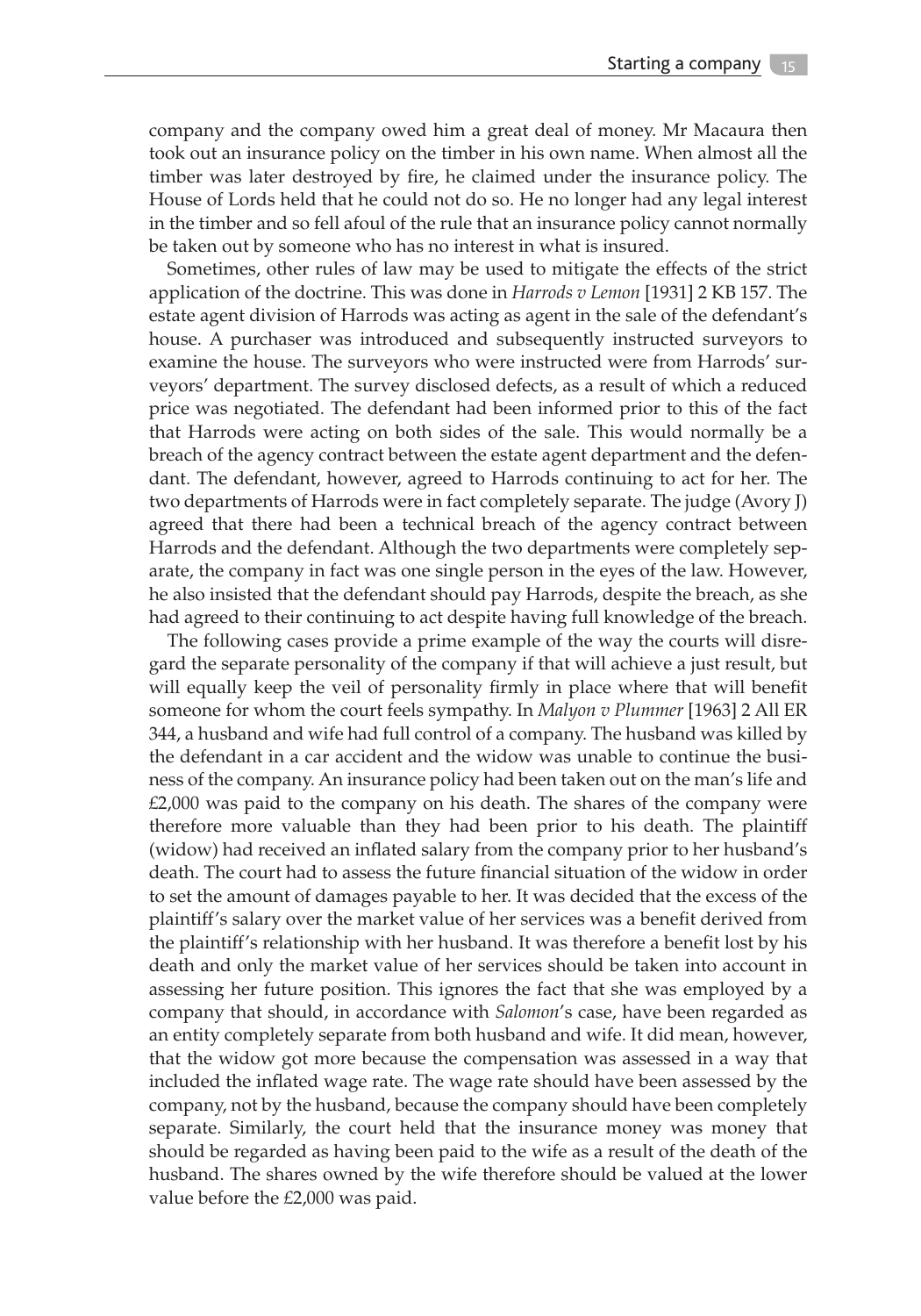It is very difficult to see a distinction in principle between *Malyon v Plummer*, where the veil was not just pierced but torn to shreds, and *Lee v Lee's Air Farming* [1916] AC 12, where the emphasis was laid heavily on the separate legal personality of the company. In this case, the widow would have lost everything if the *Malyon v Plummer* approach had been adopted. In *Lee*, the appellant's husband was the sole governing director and controlling shareholder of a company. He held all but one of the shares in the company. He flew an aircraft for the company, which had taken out an insurance policy that would entitle his widow to damages if, when he died, he was a 'worker' for the company. He was killed in a flying accident. It was held that the widow was entitled to compensation. Lee's position as sole governing director did not make it impossible for him to be a servant of the company in the capacity of chief pilot, because he and the company were separate and distinct legal entities that could enter and had entered into a valid contractual relationship. The reasoning in *Lee* was followed in *Secretary of State for Trade and Industry v Bottrill* [1999] BCC 177, where the Court of Appeal affirmed that a controlling shareholder could also be an employee of the company for the purposes of claiming under the Employment Rights Act 1996.

The approach in *Lee* was also followed in *Tunstall v Steigman* [1962] QB 593. There, a landlord was unable to terminate a tenancy on the ground that he was going to carry on a business on the premises because the business was to be carried on by a limited company. This was despite the fact that the landlord held all the shares in the company except for two, which were held by her nominees and of which she had sole control. The result in this case would be different if it was decided now, because section 6 of the Law of Property Act 1969 provides that where a landlord has a controlling interest in a company, any business to be carried on by the company shall be treated for the purposes of section 30 of the Landlord and Tenant Act 1954 as a business carried on by him. The case remains useful, however, as an illustration of the way in which the courts have approached the question of corporate personality.

The corporate veil remained firmly in place in *Williams v Natural Life Health Foods Ltd* [1998] 2 All ER 577, where the House of Lords held that a managing director was not liable for negligent advice given by the company. Liability would arise only where personal responsibility for the advice, based on objective factors, had been assumed and there had been reliance on the assumption of responsibility. This had not been established, despite the fact that the director had played a significant part behind the scenes in negotiations leading up to the grant of a franchise that the plaintiff purchased on the faith of financial projections furnished by someone introduced by the director and misrepresented as having relevant expertise. A brochure issued by the director's company had placed particular emphasis on the personal expertise and experience of the director. There were, however, no personal dealings between the managing director and the plaintiff.

#### Fraud 1.5.7

The ability to hide behind the corporate veil could be a powerful weapon in the hands of those with fraudulent tendencies. The courts have therefore always reserved the right to ignore a company that is formed or used merely to perpetrate a dishonest scheme. In *Salomon*'s cases, both the Court of Appeal and the judge at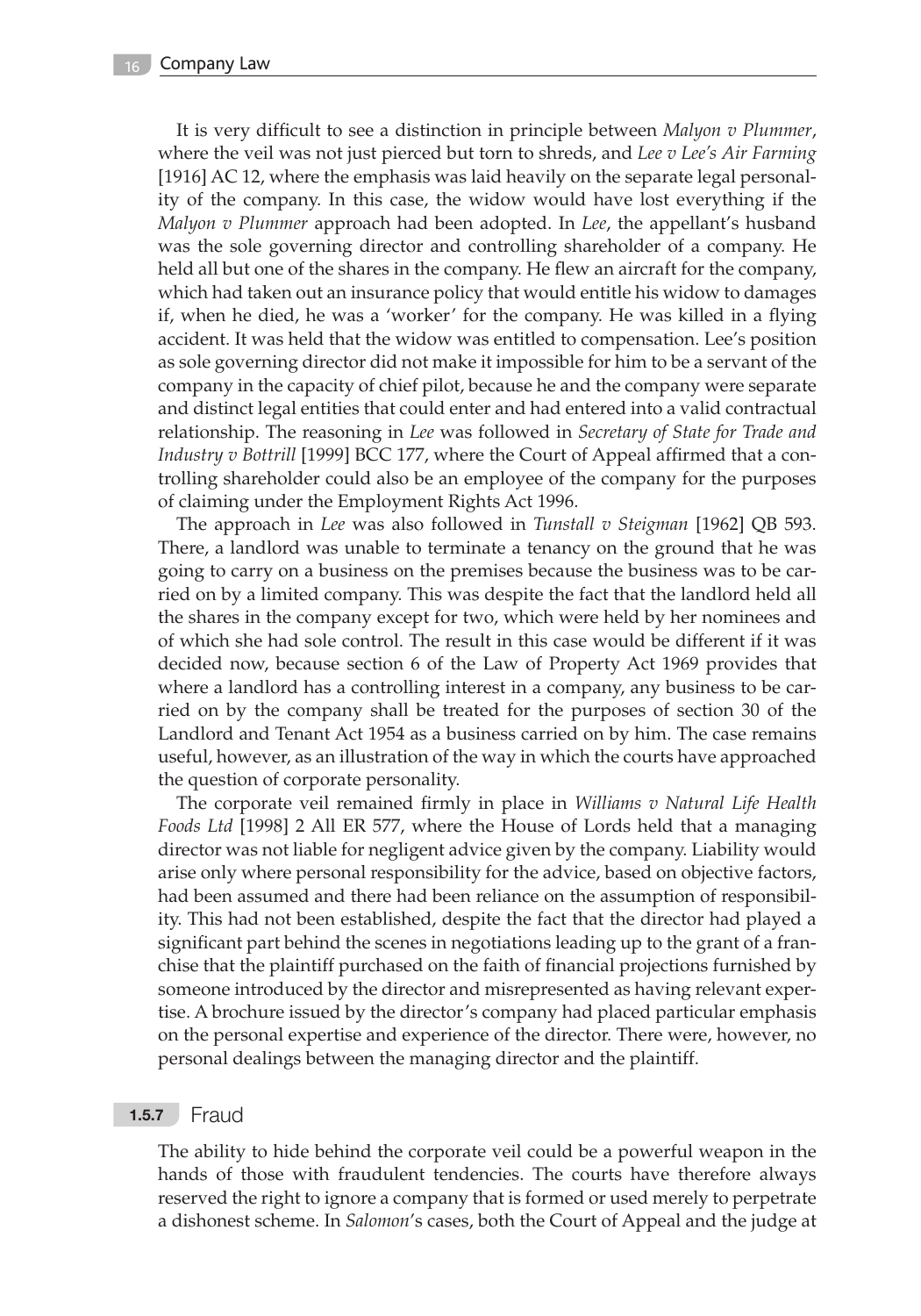the first instance thought that they had before them just such a case of fraud. Since there was no evidence of dishonest intent in that case, it seems that these courts were using 'fraud' in a very wide sense. Indeed, they seem to have regarded the formation of the company so that the business could henceforth be carried on with limited liability as sufficient evidence of 'fraud'. To take such a wide view would defeat the whole notion of the separate existence of the company and make it impossible for small private companies to function in any way differently from partnerships. The importance of the decision in *Salomon* in the House of Lords is clear. A mere wish to avail oneself of the benefits of limited liability is not of itself to be regarded as fraudulent.

A different view was taken of the conduct in *Jones v Lipman* [1962] 1 All ER 442. In that case, the first defendant agreed to sell land to the plaintiffs. When he later wished to avoid the sale, he formed a company and transferred the land to it. The court held that the company was a 'cloak' for the first defendant and that he had the power to make the company do as he wished, and therefore the court would order the transfer of land to the plaintiff. In *Trustor AB v Smallbone* [2001] 1 WLR 1177, the defendant, the managing director of Trustor AB, transferred funds from the account of Trustor AB to another company, Introcom Ltd, incorporated in Gibraltar, which was owned and controlled by him via a Liechtenstein trust. The board of directors did not authorise such a transaction. A part of these funds had found its way, via Introcom, to the defendant personally. The Court stated that:

Introcom is liable, as constructive trustee, to account for and repay to Trustor the Trustor moneys that were paid to it … Introcom was the creature of the defendant. He owned and controlled Introcom. The payments out by Introcom of Trustor money were payments made with the knowing assistance of him … the defendant would be liable jointly and severally with Introcom for the repayment of that money with interest thereon. The defendant's joint and several liability would not be confined to the part that he personally received … the defendant is, in my view, clearly liable, jointly and severally with Introcom, for the whole of the sums for which Introcom is accountable.

The defendant was therefore found personally liable to return the funds in question on the basis that Introcom functioned as a façade used by him principally to misappropriate Trustor's funds. He tried to hide behind the corporate veil to escape his obligation to return the misappropriated funds, but the court held him personally liable.

Similarly, in *Gilford Motor Co v Horne* [1933] Ch 935, the court refused to allow the defendant to avoid an agreement that he would not compete with former employers. He had attempted to do so by competing with them in the guise of a limited company. Even clearer cases were *Re Darby* [1911] 1 KB 95 and *Re H* [1996] 2 BCLC 500. In *Re Darby*, the corporation was simply a device whereby a fraudulent prospectus was issued and the directors of the company pocketed the public's money. The directors were prosecuted for fraud and convicted. The court held that the directors were liable to repay all the money that had been received by them via the company. In *Re H and Others (restraint order: realisable property)* [1996] 2 BCLC 500, two family companies had been used to defraud the Revenue. The assets of the company could be treated as the assets of their fraudulent owners and seized.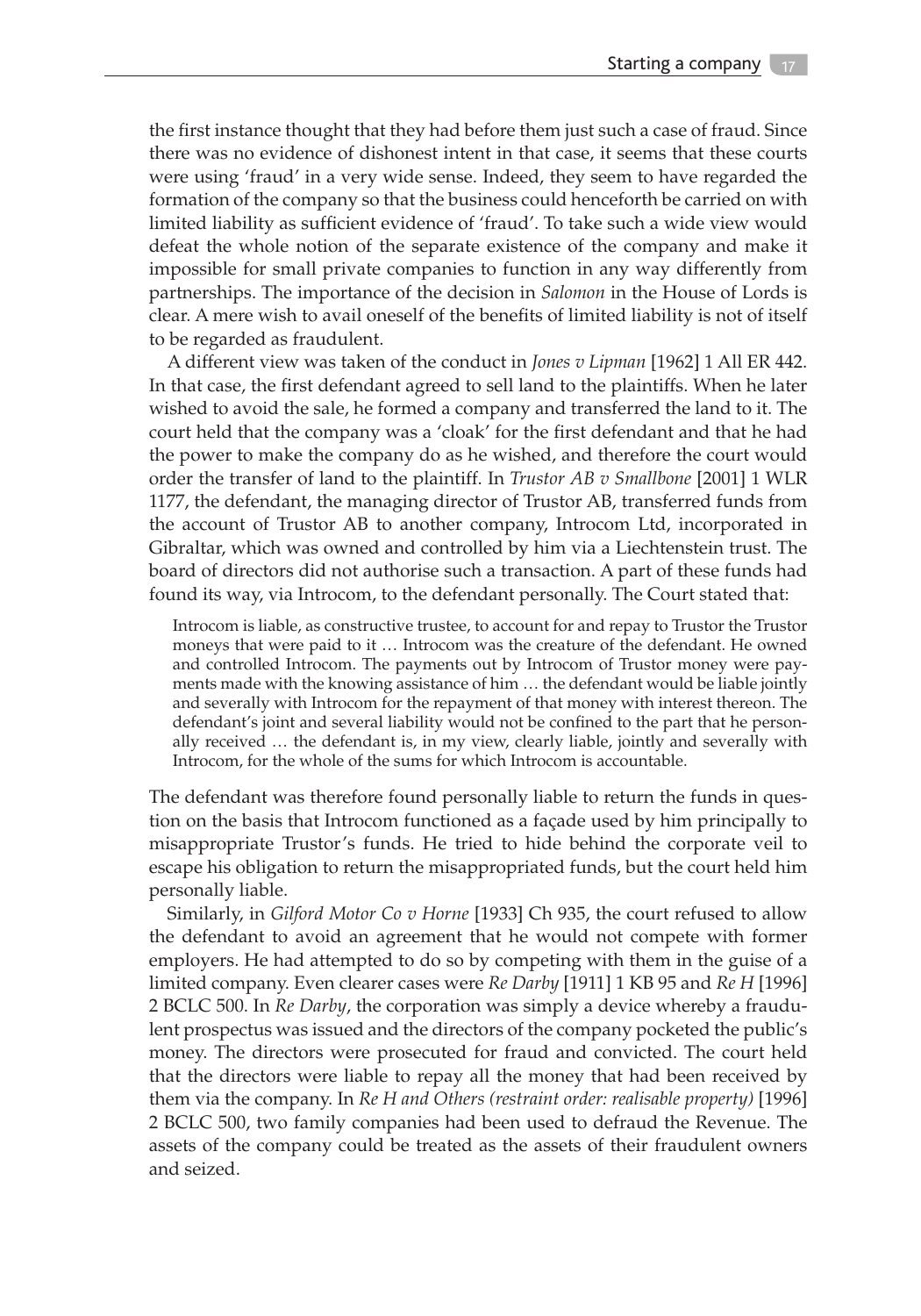## **Summary**

- 1.1 There are several types of company. The most common is a limited company, the liability of the members being limited to the amount they have previously agreed. There are some unlimited companies where members are liable to pay the whole of the debts of the company.
	- Companies may have a share capital or be limited by quarantee. In the former case, members buy shares. In the latter case, members agree to contribute to the debts of the company up to a certain amount.
	- Companies may be public companies (PLCs) or private companies (normally having 'Ltd' after their names). Only public companies can offer shares to the public. Public companies are subject to more regulations than private companies; their shares are traded on a recognised stock exchange.
	- Ready-made companies may be bought.
	- Community interest companies (CICs) may be created for the use of people who want to conduct a business or other activity for the benefit of a community and not purely for private advantage.
	- There is a minimum capital requirement for public companies of £50,000.
- 1.2 A company must have a memorandum of association.
	- ◗ The choice of the name of a company is important and subject to a number of restrictions. Incorporation is achieved after the memorandum and articles are delivered to the Registrar of Companies.
- 1.3 Companies can change from public to private status and vice versa.
- 1.4 A group of companies is a number of parent and subsidiary companies where the parent normally exercises control over the subsidiary. The relationship between parent and subsidiary raises a variety of delicate legal issues.
- 1.5 The doctrine of corporate personality means that the identity of the company stays the same, even if the identities of the managers or members (shareholders) of the business change.

## Exercises

- 1.1 What is the difference between the various types of companies?
- 1.2 What matters should be considered when choosing a name for a company?
- 1.3 What information is needed by the Registrar on the incorporation of a company?
- 1.4 When does a company come into existence?

## Further reading

Sealy and Worthington, *Cases and Materials in Company Law*, 11th edn (Oxford University Press, 2016).

Mayson, French and Ryan, *Company Law*, 35th edn (Oxford University Press, 2018).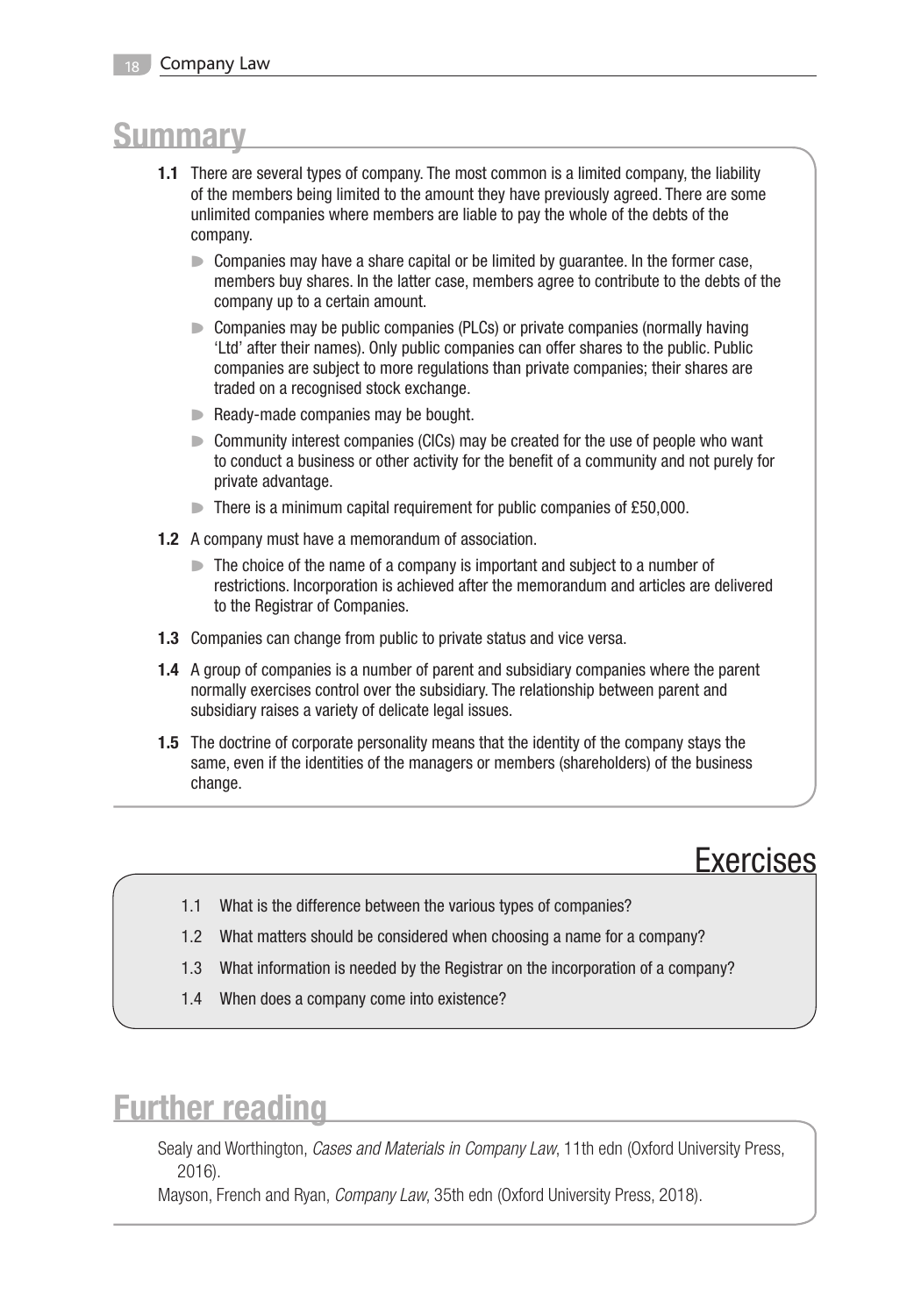# Index

## **A**

accountability of directors *see* directors, accountability accounts annual 127, 128 audit 4, 29 company 1, 5, 9, 21, 28, 40, 49, 61, 87, 127, 128, 129, 134, 143, 154, 158, 169, 208, 227, 230, 238, 252, 254, 296 group 129, 131, 288, 289, 296 interim 100, 131, 261, 277 obligation to prepare 128 administrative receiver 191, 251, 273, 275, 276, 278, 281 administrator 191, 251, 257, 275, 276, 277, 278, 281 agency 15, 23, 25, 27, 35, 121, 171, 219, 265, 293 allotment 36, 75, 82, 89, 127, 170, 171, 210 Alternative Investment Market (AIM) 4 appointment of directors *see* directors, appointment of articles of association 2, 6, 7, 13, 14, 21, 29, 32, 34, 35, 36, 38, 39, 40, 44, 46, 47, 49, 52, 64, 67, 71, 73, 76, 78, 85, 135, 143, 144, 147, 151, 175, 185, 187, 226, 228 alteration 32, 33, 34, 38, 39–44, 244 contract, as 28, 29 contract, evidence of 17, 38 enforceable agreement, as 33, 255 key constitutional document, as 32 model articles 7, 32, 33 authorisation provisions 105

## **B**

bad faith 51, 52, 62, 64, 65, 67, 73 Bank of England 86, 90, 94, 100, 224 BIS *see* Department for Business, Innovation & Skills board of directors *see* directors, board of bonus shares 10, 11, 17, 23, 32, 37, 46, 55, 61, 64, 65, 70, 130

breach of duty 73, 70, 151, 165, 166, 172, 174, 176, 177, 178, 181, 187, 206, 211, 213 business review 131

## **C**

Cadbury, Adrian 25 Cadbury committee 125 Cadbury report 25 capital 2, 6, 8, 9, 10, 18, 24, 27, 30, 32, 40, 41, 44, 62, 77, 78, 80, 81, 83, 84 core capital fund 121 equity 79 illegal 114, 115, 124 maintenance 112–133 minimum capital requirement 6, 9, 18, 113, 280 paid-up 116, 122 payment out of 122 permissible capital payment 122 redemption reserve 116, 118 reduction 83, 112, 116–118 repayment 78, 121, 247 return of 77, 115, 280 transfer 124 charges fixed 248–252, 287 floating 248–252, 287 legal & equitable 252 registration 252, 253 class rights 81, 82, 85 variation 82–85 Code of Best Practice 25, 148 Combined Code 148 Commission of Transnational Corporations 298 common law 12, 35, 61, 71, 73, 85, 95, 97, 112, 114, 155, 161, 163, 164, 165, 172, 183, 185, 187 duties 164, 165 fiduciary 81, 157, 161, 164, 169, 173, 177, 180, 184, 205, 206, 212, 217, 282, 291, 296 rules 112, 114, 115, 116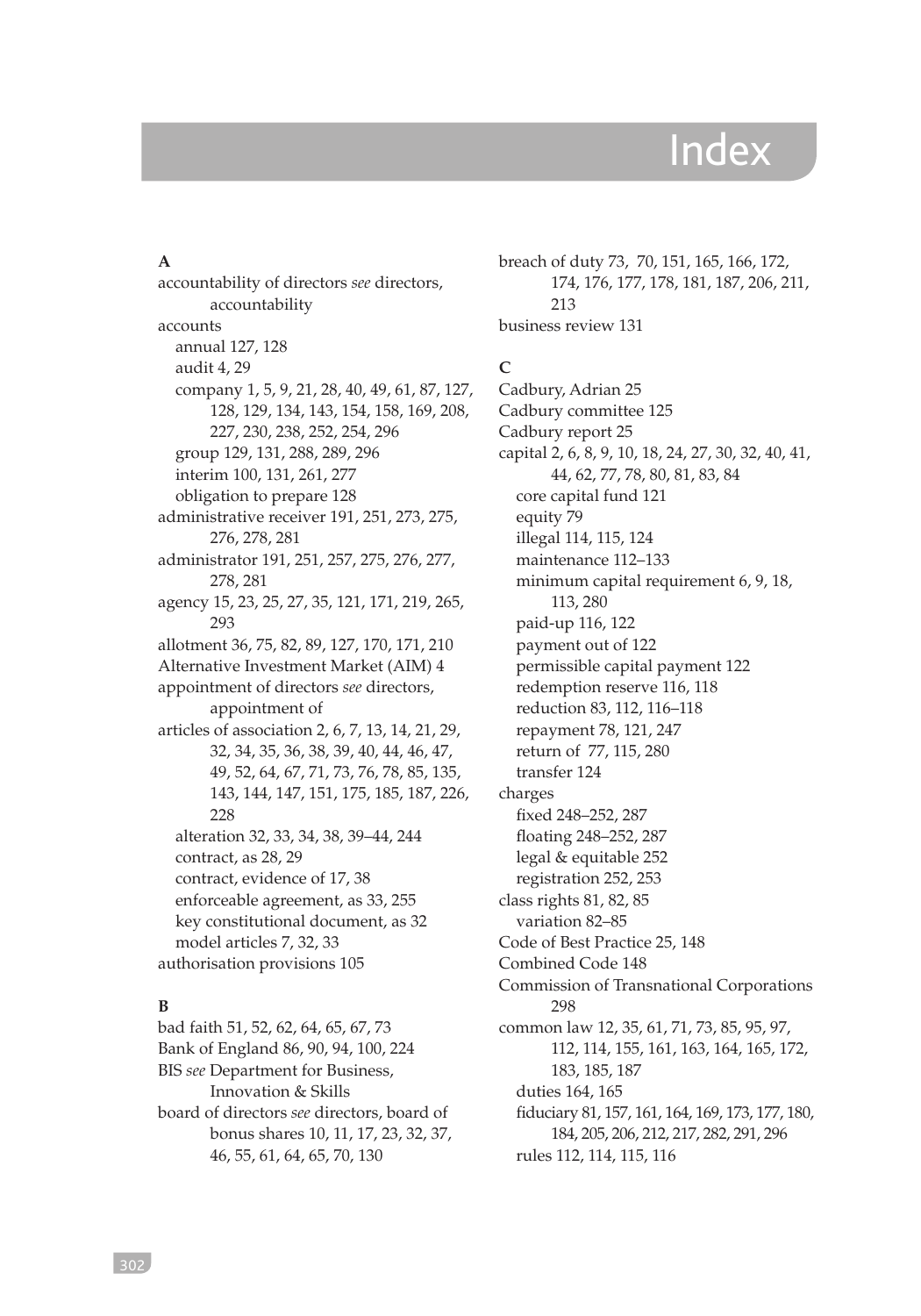Community Interest Companies (CICs) 1, 4, 5, 18 registration 5 regulator 5 companies financing 5 limited liability 1, 113, 192 private 3–4, 6, 7, 9, 10, 17, 18, 19, 21, 26, 28, 33, 68, 77, 80, 82, 87, 88, 89, 115, 118–126, 129, 131, 135, 136, 143–144, 149, 154, 158, 177, 179, 182, 235, 245, 263 directors of 139 public 3–4, 8, 9, 15, 18, 77, 80, 85, 87–89, 94, 95, 111, 118, 121, 123, 127–129 directors of 127, 269 general prohibition 101, 105, 123 minimum capital requirement 6, 9, 18 serious loss of capital 127 registered 1, 4 unlimited liability 12 company constitution 6, 7 company groups 11, 296 Company Law Review Steering Group 77, 254 company secretary 67, 68, 154 conflict of interest 164, 173, 174, 177, 181, 182, 215 connected person 52, 53, 62, 81, 146, 219, 220, 239 continuing obligations 95 constructive notice 53, 57, 73 contract breach of 35, 39, 40, 45, 148, 149, 155, 176, 233 pre-incorporation 49, 71–74 corporate governance 19, 20–25, 27, 30, 134, 138, 161, 260 codes 24 Cadbury 25, 26, 270 Greenbury 25, 148 Higgs, Tyson & Smith 25 United Kingdom 25, 148 United Kingdom (2010) 25 United Kingdom (2012) 26 models 19, 21, 91, 134, 161, 260 contractual 13, 16, 43 English 13, 27, 30 German 24, 30, 112

systems 19, 23, 30, 80, 114 insider 24, 35 outsider 12, 23, 24, 35 theories 19, 20 corporate personality 1, 2–3, 11, 18, 21, 208, 214 meaning of 11 creditors 2, 12, 21, 22, 23, 54, 76, 77, 112, 116, 119, 120, 127, 132, 133, 150, 157, 162, 163, 165–167, 248, 279, 285 **D** damages 15, 16, 39, 45, 46, 70, 71, 97, 98, 148, 149, 151, 176, 177, 186, 223, 293 Danish Commercial Registry 113 debenture 247, 248 holder 247, 248 holder's receiver 247 deed of settlement 61 de facto director *see* directors, de facto de jure director *see* directors, de jure Department for Business, Innovation & Skills (BIS) 4, 94, 138, 237 investigations 224 Department of Trade & Industry 2 derivative action 51, 97, 169, 208, 209–217, 220, 221, 243–244 derivative claims 217, 218, 240 Diamond Report 254–255 directors 63, 131, 143, 144, 147, 150–153, 157, 164, 281, 282

accountability 25 age 147 appointment of 135, 137, 139, 144, 237, 238, 251

- authority of 60, 66, 90, 91, 97, 110, 121, 171 benefits 137, 144, 169, 174, 177 board of 10, 11, 17, 22, 23, 36, 37, 41, 55, 61,
- 64, 65, 70, 79, 81, 82, 130, 134, 144, 147, 151, 152, 153, 155, 157, 159, 171, 183, 185, 186, 190, 241, 260, 264, 290, 293 supervisory 144 capacity 49, 50 conduct 152, 157 decided on by 63 declaration 122, 183 de facto 134, 145, 146, 160, 161, 167, 226, 227, 295 definition 145, 146, 159, 160
- de jure 134, 145, 159–161, 173, 286
- discretion of 76, 112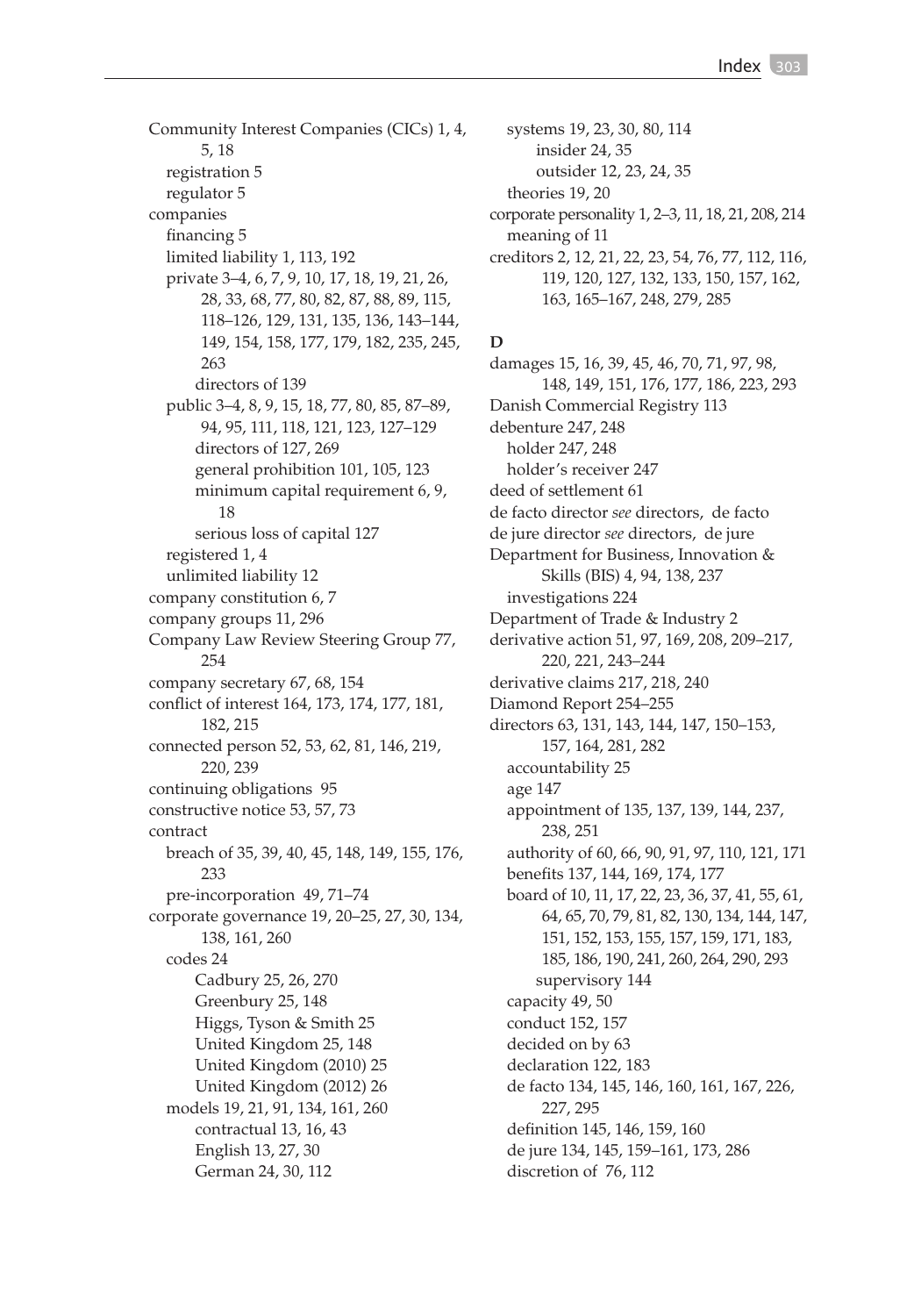disqualification 115, 150, 157, 189, 196, 198, 286 conviction, and 189, 204 mitigating factors 193, 196, 197 order 115 reason 170 duties of 29, 68, 146, 164, 165, 180, 188, 194, 206, 282, 291 breach 13, 15, 29, 35, 39, 40, 45, 50, 51, 52, 57, 64, 70, 71, 73, 81, 97, 101, 105, 146, 148, 151, 155, 159, 164, 166, 167, 168, 169, 170–180, 218 conflict of interest, avoidance of 173–183, 281 disqualify, to 191 fiduciary 68, 81, 145, 146, 157, 161, 164, 165, 167, 168, 170, 176, 180, 205, 206, 212, 215, 217, 221, 222, 231, 233, 243 executive 26, 148 expert 79 liability 51, 71, 73, 90, 96, 110, 111, 113, 116, 117 managing 16, 17, 36, 37, 38, 39, 46, 59, 66, 67, 79, 101, 143, 147, 148, 151, 153, 155, 171, 175–176, 178, 188–189, 228, 233, 240 meetings 137 member- 116 non-executive 25, 26, 148, 151 obligations 36, 50, 66, 71 pensions 59 persons associated 146 powers 32, 65, 75, 80 quorum 138 removal of 148, 152, 155 remuneration 22, 26, 27, 29, 38, 56, 227, 243 report 131 resignation 176 resolution of 7 retirement 119, 300 shadow 81, 144, 145, 183 sole 16 sole governing 16 statement 195 unfitness 188, 191 directors' report 131 disclosure 14, 28, 54, 69, 70, 93, 95, 96, 99, 103, 104, 137, 154, 175, 180, 181 duty of 93, 95, 96, 98, 146, 157–159

discrimination 42, 43 disqualificiation of directors *see* directors, disqualification dissolution 208, 280 distributions 115, 116, 281, 282, 285 illegal 285 dividend *see* shares, dividend Dow Chemical Group 300

## **E**

economic recession 86 economic unit 289 employees 13, 21, 23, 59, 88, 89, 129, 130, 131, 132, 134, 146, 154–156, 293 Enron 25, 113, 117 enterprise 1, 3–5, 22, 56, 97, 112, 114, 118, 251, 252, 254, 257, 258, 260, 261 European Court of Human Rights 106, 239 European Court of Justice (ECJ) 113, 289 executive director *see* directors, executive expropriation 44, 220 extraterritoriality *see* multinational companies, extraterritoriality

## **F**

false market 98 fiduciary duties *see* common law, duties Financial Conduct Authority (FCA) 86, 199, 224, 259 handbook 93 financial crisis 86, 91, 107 financial ombudsman 105 Financial Policy Committee (FPC) 100 Financial Reporting Council (FRC) 105 Financial Services and Markets Tribunal 105 Financial Services Authority (FSA) 86, 198 Financial Services Compensation Scheme (FSCS) 106 fixed preferential dividend *see* shares, dividends fraud 13, 16, 17, 34, 69, 71, 98, 112, 114, 115, 142, 187, 188 intent to defraud 282 misrepresentation 70, 71, 98 on the minority 219, 220, 244 prevention of 10, 98 prosecution for 16 trading 86, 87, 282 winding up of company, discovery of 279, 280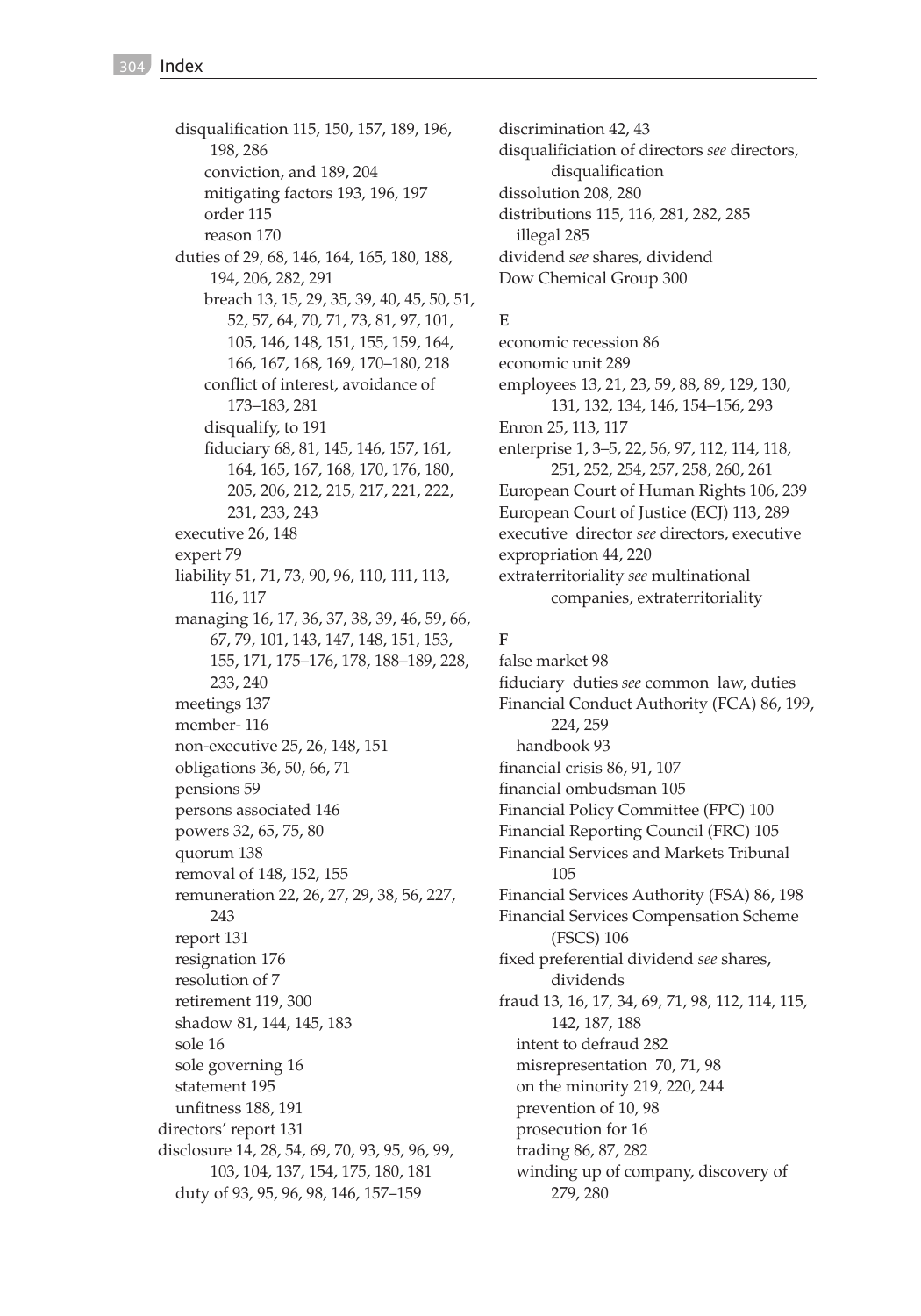## **G**

Gap 297 German law 290 globalisation 91, 300 good faith 15, 34, 40, 41, 43, 45, 48, 51, 52, 58 Greenbury Code *see* Corporate Governance, Greenbury code Greenbury report 25 Greenpeace 300 group accounts *see* accounts, group groups of companies 130

## **H**

Hampel Committee 126 human rights 239 investigations, and 224 law 298

## **I**

incorporation 1, 6, 8, 9, 12, 14, 18, 33, 49, 71, 72–74, 89, 113, 143, 186, 256, 280, 289, 292 injunction 7, 45, 46, 51, 52, 73, 99, 143, 187 inside information 199–201 insider dealing *see* market abuse, insider dealing insider trading *see* market abuse, insider dealing insolvency 285–291 definition 284, 285 preferences 285 procedures 284 voluntary arrangement 275 inspectors 238 appointment of 237 issuing houses 88

## **J**

joint shares *see* shares, joint jurisdiction 19, 20, 23, 30, 112, 189, 190, 191, 194, 204, 236

## **L**

liability, individual 176 Liechtenstein Trust 17 limited liability corporation 1, 2 liquidation 12, 58, 77, 120, 121, 122, 171, 189, 191, 192, 251, 269, 280 compulsory 280 insolvent 115, 273

reconstruction 268 voluntary 260, 279 liquidator 12, 58, 115, 163, 169, 190, 191, 256 listing particulars 93, 95, 97 defective, remedies 95, 97 misstatements 97 supplementary 93, 96

## **M**

managing director *see* directors, managing market abuse 98, 99, 105 insider dealing 98, 99, 107, 189, 198, 199, 204 offence of 199, 203, 204 market manipulation 98, 99 market efficiency 205 medium-sized companies 130 meeting 151 annual 127, 128, 131 class 137 general 8, 27, 38, 39, 53, 73, 76, 84, 128, 134, 136, 137, 138, 140, 142, 149, 150, 152–153 notice of 137 memorandum of association 6, 18, 32, 49, 50, 53–56, 59–60, 76 misfeasance 79, 145, 160, 205, 282 multinational companies 288–295 extraterritoriality 296 incorporation 295 large-scale production 295

## **N**

Nike 297 nominal value 6, 10, 75 non-executive director *see* directors, non-executive non-voting shares *see* voting rights

## **O**

ordinary share *see* shares, ordinary Organisation for Economic Cooperation & Development (OECD) 261

## **P**

partnership ordinary 11 placing of shares 89 power to bind 61–65 pre-emption rights 89 preferential share *see* shares, preferential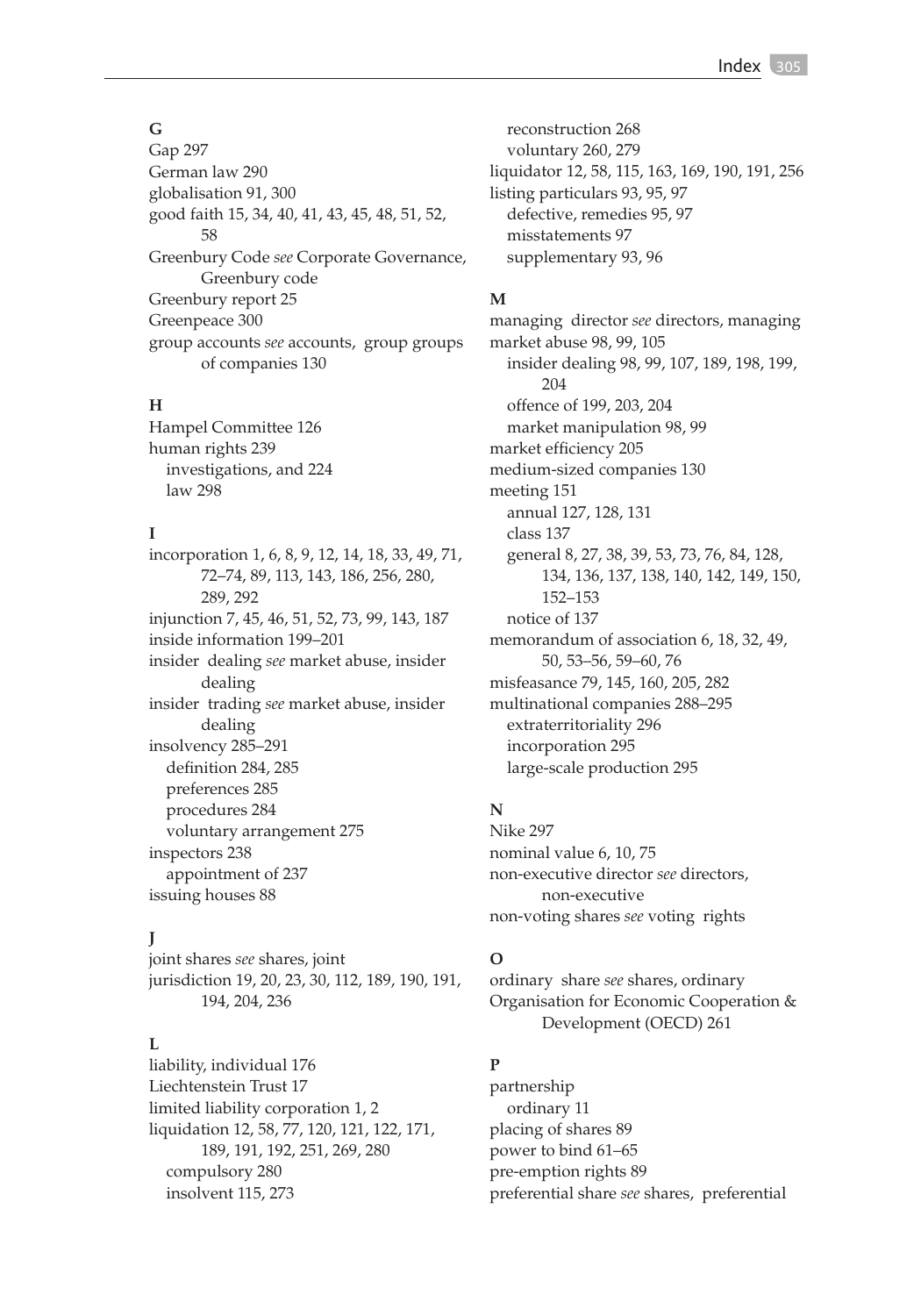private limited company 8 profits realised 117, 118 unrealised 117, 118 promoters 3, 49, 70 duties 69 remuneration 71 prospectus 3, 16, 17, 68 fraudulent 16 misstatements 97 proxy 134, 135 appointment of 137 voting 136, 137, 142 Prudential Regulation Authority (PRA) 86, 90, 224, 100 Public Limited Company (plc) 7, 8, 290 public offer 88, 89, 92

## **R**

ratification 52, 72, 81, 187 reasonableness, test of 44, 166, 291 recession *see* economic recession 86, 100 rectification 46 Registrar of Companies for England & Wales 8 regulated activity 101 regulated business 86 regulatory framework 86, 259 rescission 98 resolutions 6, 7, 8, 52, 91, restricted rights offer 88, 89 return of capital *see* capital, return of rights issue 77, 78, 115

## **S**

separate personality doctrine 12 set-offs 253 shadow director *see* directors, shadow share blocking 139 share capital 5, 6, 8, 9, 16, 71, 101–103, 106, 111, 114, 119, 125, 173, 220 authorised 8 equity 9 nominal 8 registered 8 shareholder 1, 2, 5, 6, 11–14, 18–24, 26–31, 32–39, 42, 44–47, 49, 57, 58, 63, 66, 69, 72, 75, 76, 84, 97, 99, 101, 104, 111, 114, 117–126, 129, 133, 134, 136–140, 143–154, 157, 163, 183, 186, 187, 193–196, 199, 200, 202–204, 207,

209, 210, 213, 225–231, 233–236, 238, 245, 246, 248, 251, 253, 254, 257, 261, 262 agreements 73, 143, 150, 172, 226, 227 director-shareholder 136 identification of 139 institutional 87 limited liability of 295 majority 47, 168, 169, 215, 229, 230, 244 minority 42, 45, 47, 85, 97, 174, 208, 209, 214 non-institutional 79 ordinary 11, 41, 43, 81 preference 77–81 primacy 21, 27 profit 22 removal of 232 remedies 13, 37, 45, 95, 126 rights of 29, 35, 138 unanimous consent 141 shares dividend 5, 22, 75, 76, 77, 79, 83, 87, 112, 116, 117, 127, 132 arrears 77, 80 declared 83 fixed preferential 77, 83 restrictions 5 joint 80 ordinary 77, 86 preference 77, 86 small companies 129, 130, 230, 279 statement of objects 55, 56 statutory intervention 14 statutory right to object 84 Stock Exchange, The 79, 92, 93 stock market 20, 68 subjective test 165, 166 subscription 3, 89, 123 suing the company 208

## **T**

takeovers 259–261 bids 260–262, 264 blocking 139 City Code on 270 defences against 264, 266 Panel 263 regulation 259–263 rules 260 title clauses retention of 253